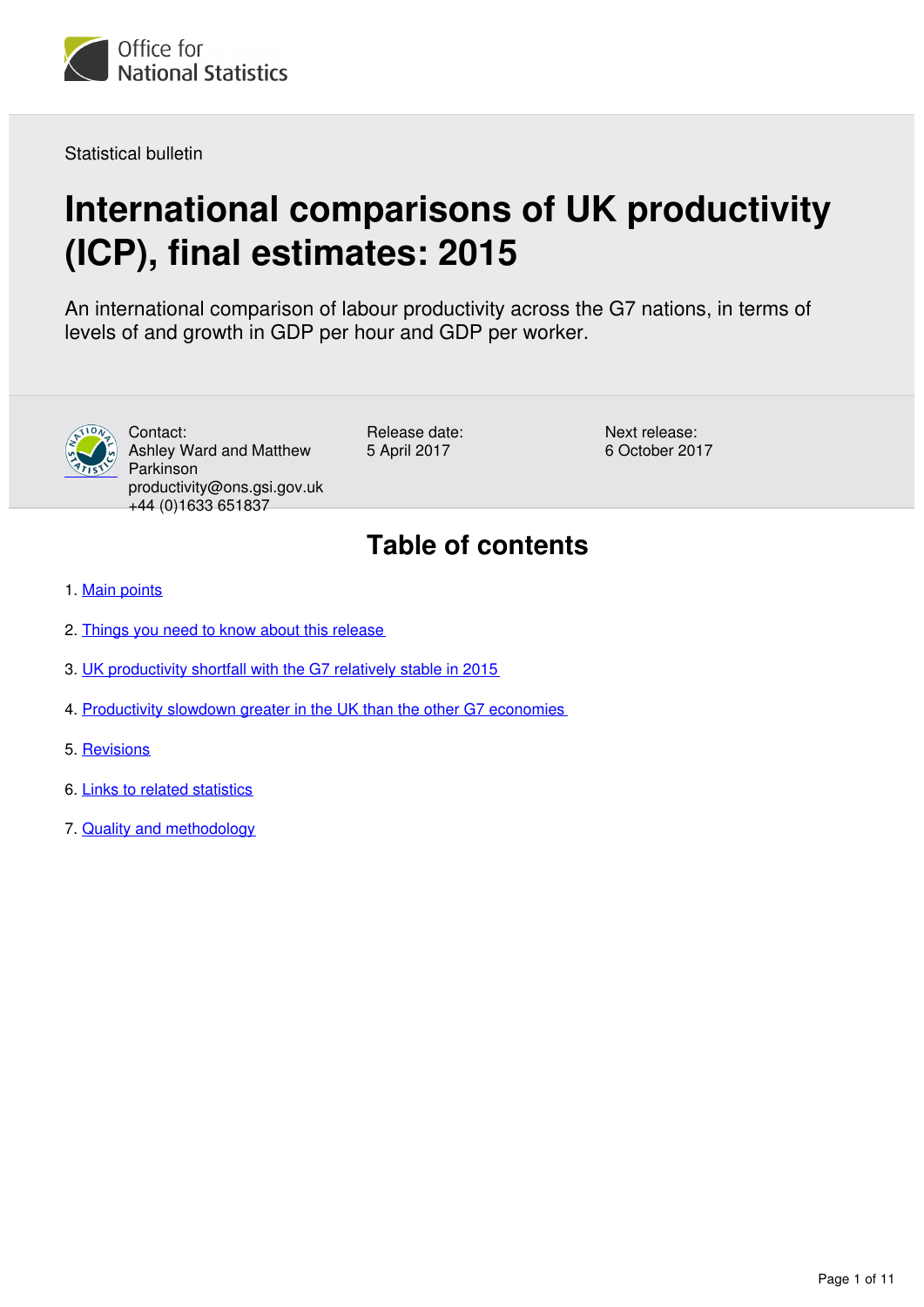## <span id="page-1-0"></span>**1 . Main points**

- Output per hour worked in the UK was 15.9% below the average for the rest of the G7 advanced economies in 2015; this compares with 15.8% in 2014.
- Output per worker in the UK was 16.6% below the average for the rest of the G7 in 2015.
- Compared with the rest of the G7, the UK had below average productivity growth in both output per hour and output per worker terms in 2015.
- Output per hour was lower in all G7 countries in 2015 than would have been the case if pre-downturn trends had continued since 2007.
- The UK's "productivity puzzle" the difference between post-downturn productivity performance and the pre-downturn trend – was 15.2% in 2015; this was the largest in the G7 and was double the average of 7.5% across the rest of the G7.

This edition forms part of our quarterly productivity bulletin which also includes an *[overarching commentary](https://www.ons.gov.uk/employmentandlabourmarket/peopleinwork/labourproductivity/articles/ukproductivityintroduction/previousReleases)*, [summaries of recently published estimates,](https://www.ons.gov.uk/employmentandlabourmarket/peopleinwork/labourproductivity/articles/ukproductivityintroduction/previousReleases) and [new quarterly estimates of public service productivity](https://www.ons.gov.uk/employmentandlabourmarket/peopleinwork/labourproductivity/articles/quarterlypublicserviceproductivityexperimentalstatistics/previousReleases).

## <span id="page-1-1"></span>**2 . Things you need to know about this release**

This bulletin contains annual estimates of labour productivity for the G7 developed countries (Canada, France, Germany, Italy, Japan, UK and US) up to 2015. Labour productivity measures the amount of economic output that is produced by a unit of labour input and is an important measure of economic performance.

Output is measured by gross domestic product (GDP). Labour input is measured in two ways – by total hours worked and by the number of workers in employment. These two measures of labour input can yield different results, reflecting differences in working patterns across countries and compositional movements over time, such as a shift towards part-time working.

Comparability across countries is achieved by using estimates of GDP and labour inputs from a common source (the Statistics Directorate of the Organisation for Economic Co-operation and Development (OECD)) as far as possible. These were the best data available at the time of publication. We convert local currency-based measures of GDP using Purchasing Power Parity (PPP) exchange rates, which attempt to equalise the cost of a representative basket of goods and services in countries with different national currencies. An article by the Office for National Statistics (ONS) explaining the [uses and limitations of PPPs](http://www.ons.gov.uk/ons/rel/elmr/economic-and-labour-market-review/no--8--august-2007/international-comparisons-of-productivity--recommended-uses-of-the-current-and-constant-ppp-approach.pdf) is available on our website. For data points where labour input is not available from the OECD Annual Labour Force Statistics (ALFS) database, Eurostat (for European countries) and an alternative OECD employment series (for non-European countries) are used to project the missing data.

The labour productivity measures in this bulletin are presented in terms of current prices, suitable for crosscountry comparison of levels of productivity for a single year and constant prices, suitable for analysis of productivity performance over a number of years.

The estimates in this release update those published on 6 October 2016[.](https://www.ons.gov.uk/economy/economicoutputandproductivity/productivitymeasures/bulletins/internationalcomparisonsofproductivityfirstestimates/2015) This release cycle reflects the publication and revision cycles of the component data series.

Alongside this release, estimates for a series of additional countries are also published in the datasets. Commentary on these additional estimates is included in the [Productivity introduction](https://www.ons.gov.uk/employmentandlabourmarket/peopleinwork/labourproductivity/articles/ukproductivityintroduction/octtodec2016). While the methodology underlying these is consistent with the G7 estimates, they are not National Statistics.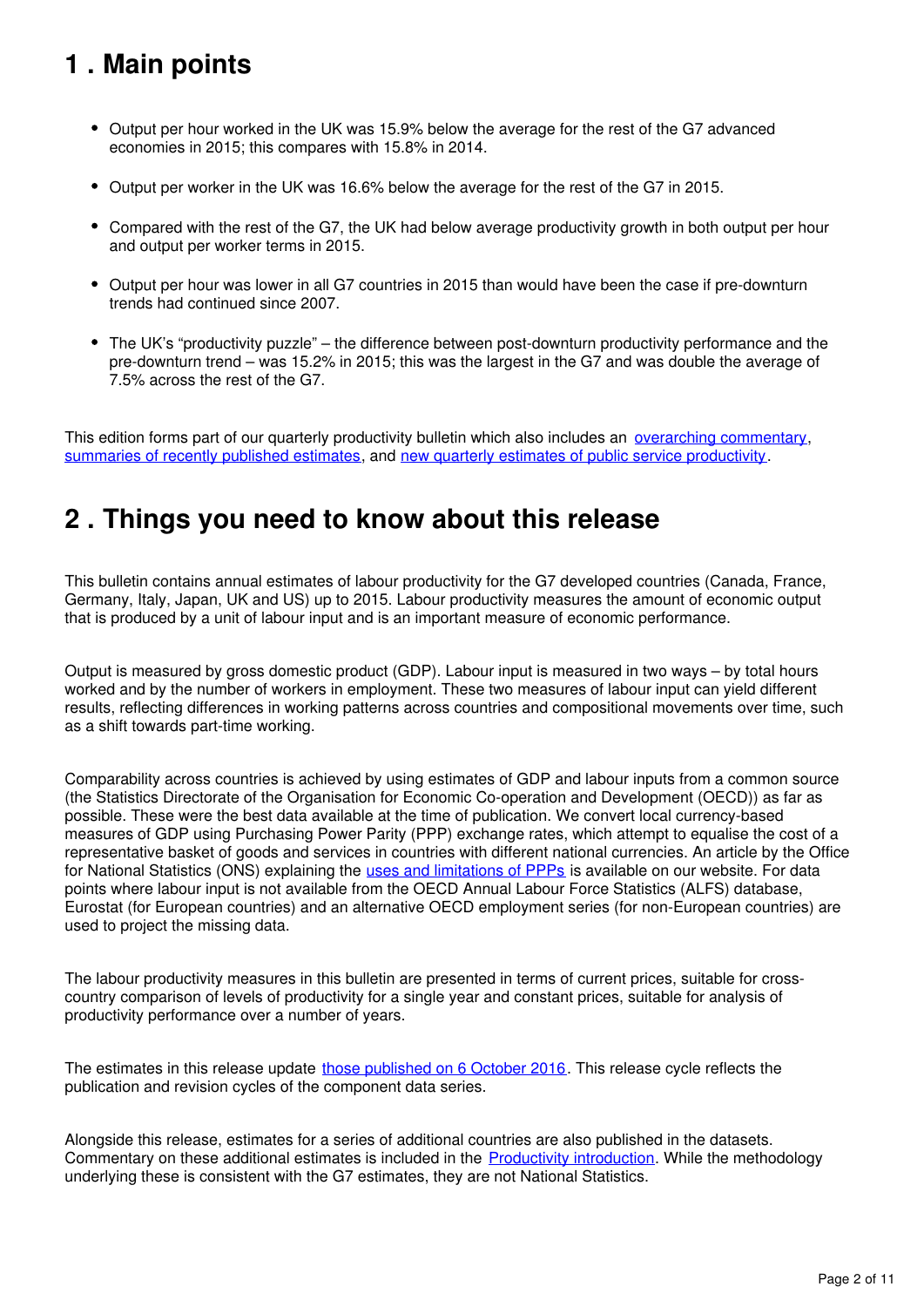More information on methodology and interpretation is available in the quality and methodology section of this bulletin.

## <span id="page-2-0"></span>**3 . UK productivity shortfall with the G7 relatively stable in 2015**

### **Current price GDP per hour worked**

On this basis, UK productivity in 2015 was:

- above that of Japan by 10.6%
- above that of Canada by 1.2%
- lower than that of Italy by 10.5%
- lower than that of the US by 22.2%  $\bullet$
- lower than that of France by 22.7%  $\bullet$
- $\bullet$ lower than that of Germany by 26.7%
- lower than that of the rest of the G7 by 15.9%

### **Figure 1: Gross domestic product per hour worked, G7 countries, 2014 and 2015**

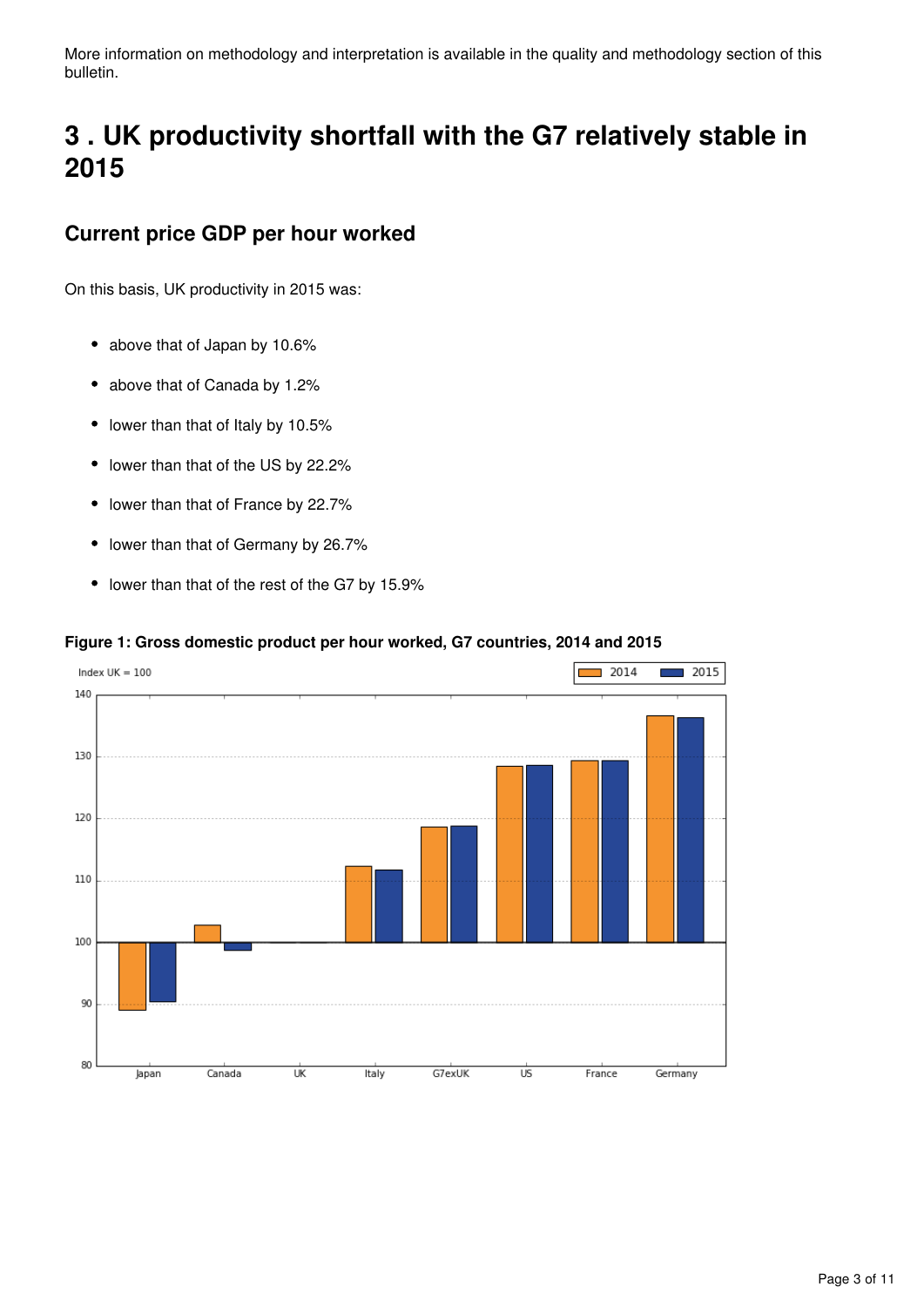As shown in Figure 1, the ranking of nations by their productivity changed little between 2014 and 2015. The UK's productivity gap with the rest of the G7 increased slightly from 15.8% in 2014 to 15.9% in 2015; while the gaps between the UK and the US, Germany and France remained substantial. In 2014, Canada had stronger productivity than the UK on a gross domestic product (GDP) per hour worked basis; however, in 2015 the UK was more productive than Canada. Canada's current price productivity growth was slower than that of the UK because while both countries experienced growth in hours worked, the UK's current price GDP growth was stronger than that of Canada. The UK remained more productive than Japan in 2015 although the gap between the two narrowed a little.

### **Current price GDP per worker**

Final estimates for 2015 show that UK output per worker was:

- above that of Japan by 7.7%
- below that of Canada by 0.7%
- below that of Germany by 10.4%
- below that of France by 12.7%
- $\bullet$ below that of Italy by 13.1%
- below that of the US by 27.3%
- below that of the rest of the G7 by 16.6%

### **Figure 2: Gross domestic product per worker, G7 countries, 2014 and 2015**

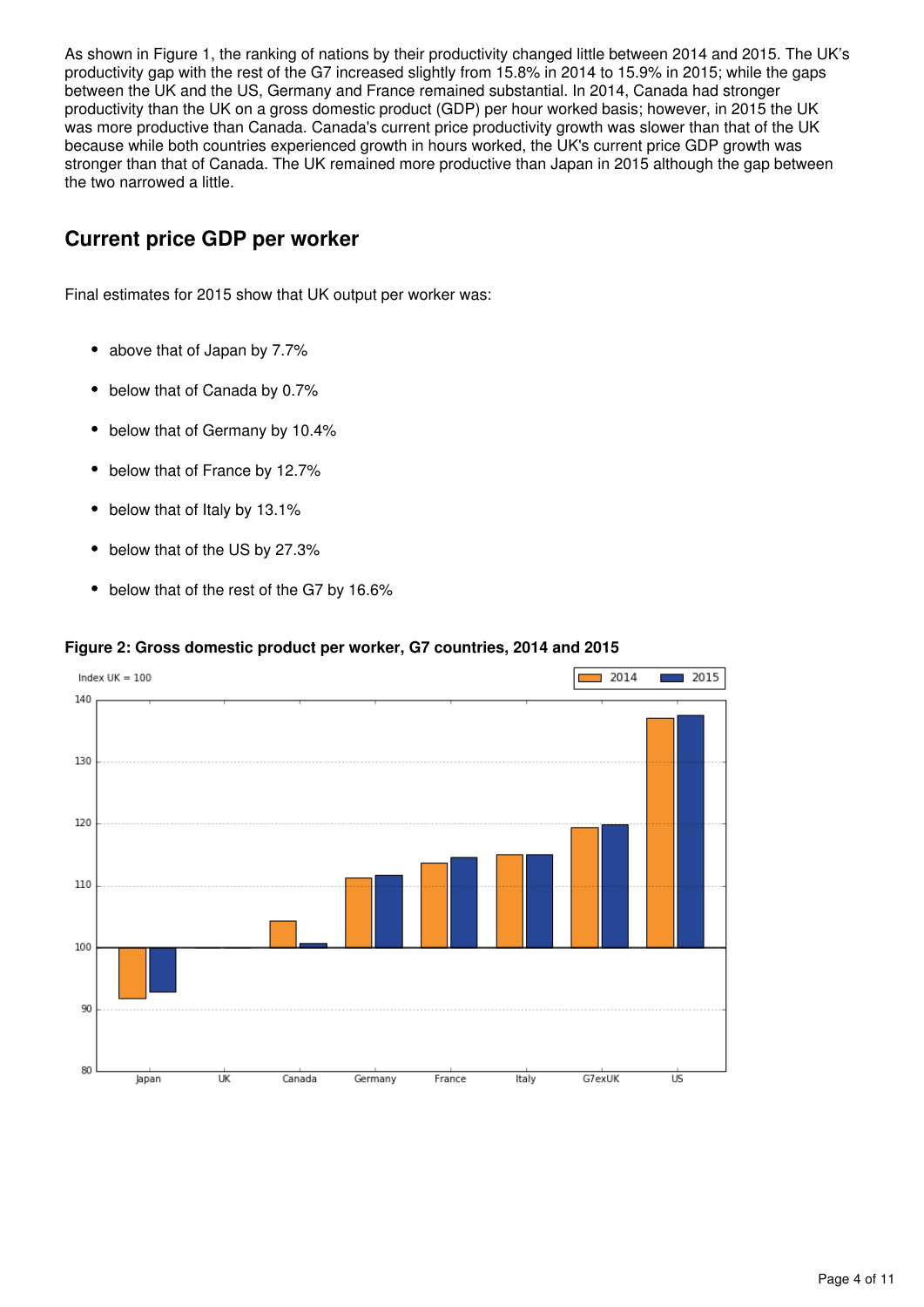The productivity shortfall, in terms of output per worker, between the UK and the rest of the G7 widened slightly to 16.6% in 2015, compared with 16.3% in 2014. The UK's productivity performance improved relative to Canada and neither improved nor worsened relative to Italy. However, UK productivity relative to France, the US and Germany worsened and Japan experienced a slight catch-up. This picture is broadly consistent with that presented in first estimates. However, this shows a slightly stronger performance of France, Italy, Japan and Germany relative to the UK than initially indicated.

Different movements in average hours across countries account for differences in the patterns of productivity shown in Figures 1 and 2. For example, the productivity gap between the UK and the US is wider in terms of output per worker than in terms of output per hour because, on average, US workers work more hours than UK workers. On the other hand, the productivity differential between the UK and Germany and France is wider in terms of output per hour than in terms of output per worker, as German and French workers work fewer hours than their UK counterparts.

### <span id="page-4-0"></span>**4 . Productivity slowdown greater in the UK than the other G7 economies**

### **Constant price GDP per hour worked**

Figure 3 shows gross domestic product (GDP) per hour worked for the UK and an aggregated series for the rest of the G7, together with simple projections based on average productivity growth over 1997 to 2007 (prior to the global economic downturn). On this basis, the combination of strong UK productivity growth up to 2007 and its weak productivity performance since 2007 implies a productivity gap of around 15.2% in 2015. In other words, output per hour in 2015 was around 15.2% lower than under a counterfactual scenario where UK productivity continued to grow at its pre-downturn trend since 2007.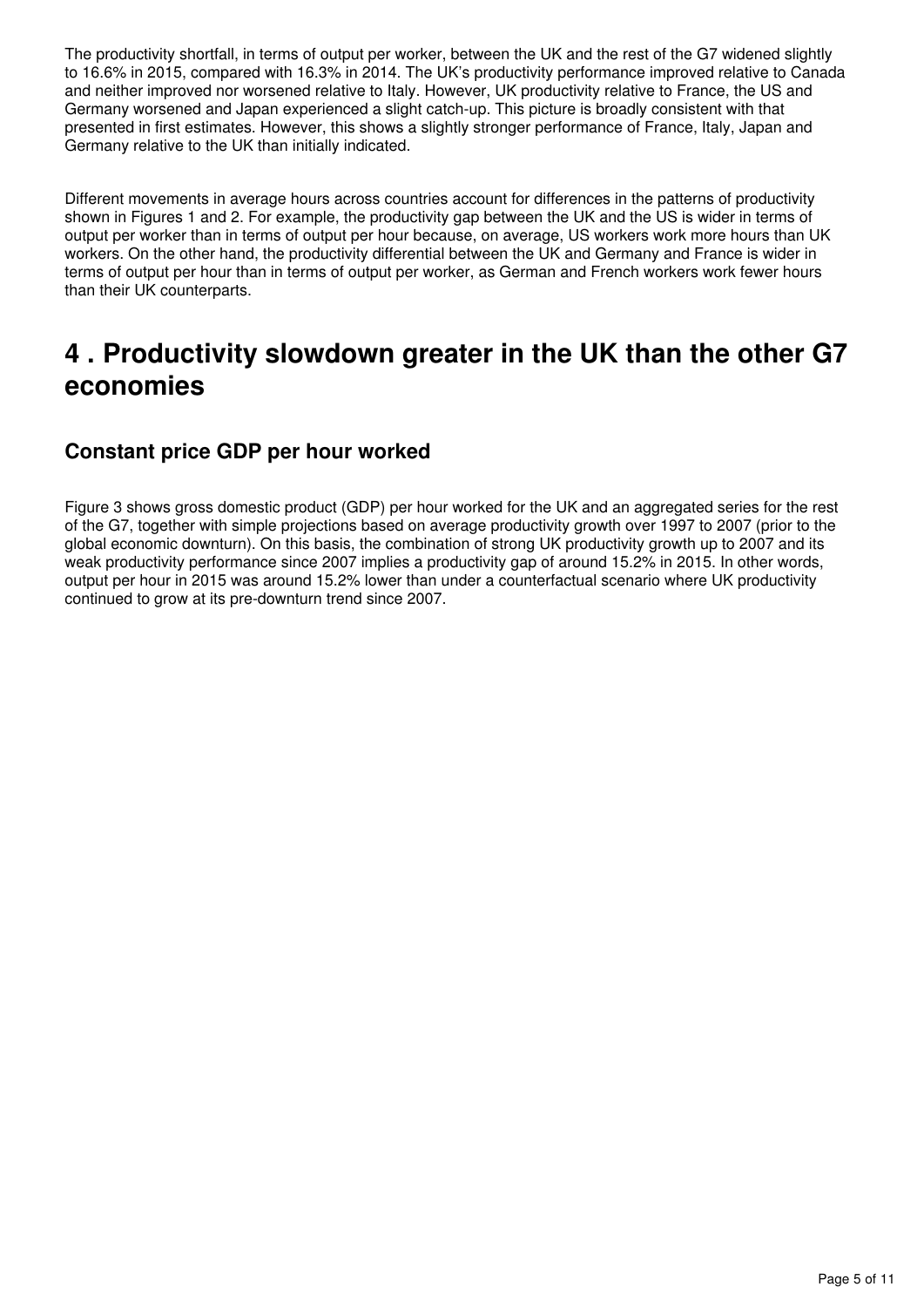



### **Source: Organisation for Economic Co-operation and Development, Eurostat and Office for National Statistics calculations**

#### **Notes:**

1. This figure presents annual data and uses gross domestic product (GDP) as opposed to gross value added (GVA) as the numerator. Therefore, there may be slight differences between Figure 3 and the equivalent chart presented in the Labour productivity quarterly bulletin.

The UK's average annual productivity growth between 1997 and 2007 was 0.3 percentage points higher than the average of the rest of the G7 advanced economies. Since 2007, productivity growth across the rest of the G7 has been stronger than the UK. This implies a narrower productivity gap for the rest of the G7 of around 7.5% in 2015.

The projections used in Figure 3 commence from 2008, however, when reviewing the performance of the rest of the G7, it can be argued that the slowdown in productivity growth began in 2005, preceding the economic downturn. Projecting from 2005 would result in a larger gap for the G7 excluding the UK, than that shown in Figure 3.

Figure 4 illustrates the difference in productivity trajectories over recent years between the G7 economies. Output per hour fell in most G7 countries during the downturn in 2008 and 2009, before rebounding sharply in Canada and the US. However, a slowdown in growth can be observed in several countries before this, with German growth slowing from 2004, while Italy demonstrated no substantive growth since 2000. Comparing average productivity growth rates since 2007, the UK ranks second bottom; only Italy had lower productivity growth. Though Italy's productivity growth has been lower than the UK post-downturn, its pre-downturn trend was relatively subdued and as such their slowdown relative to trend is less marked than the UK's, highlighting that the choice of time period is fundamental to these calculations.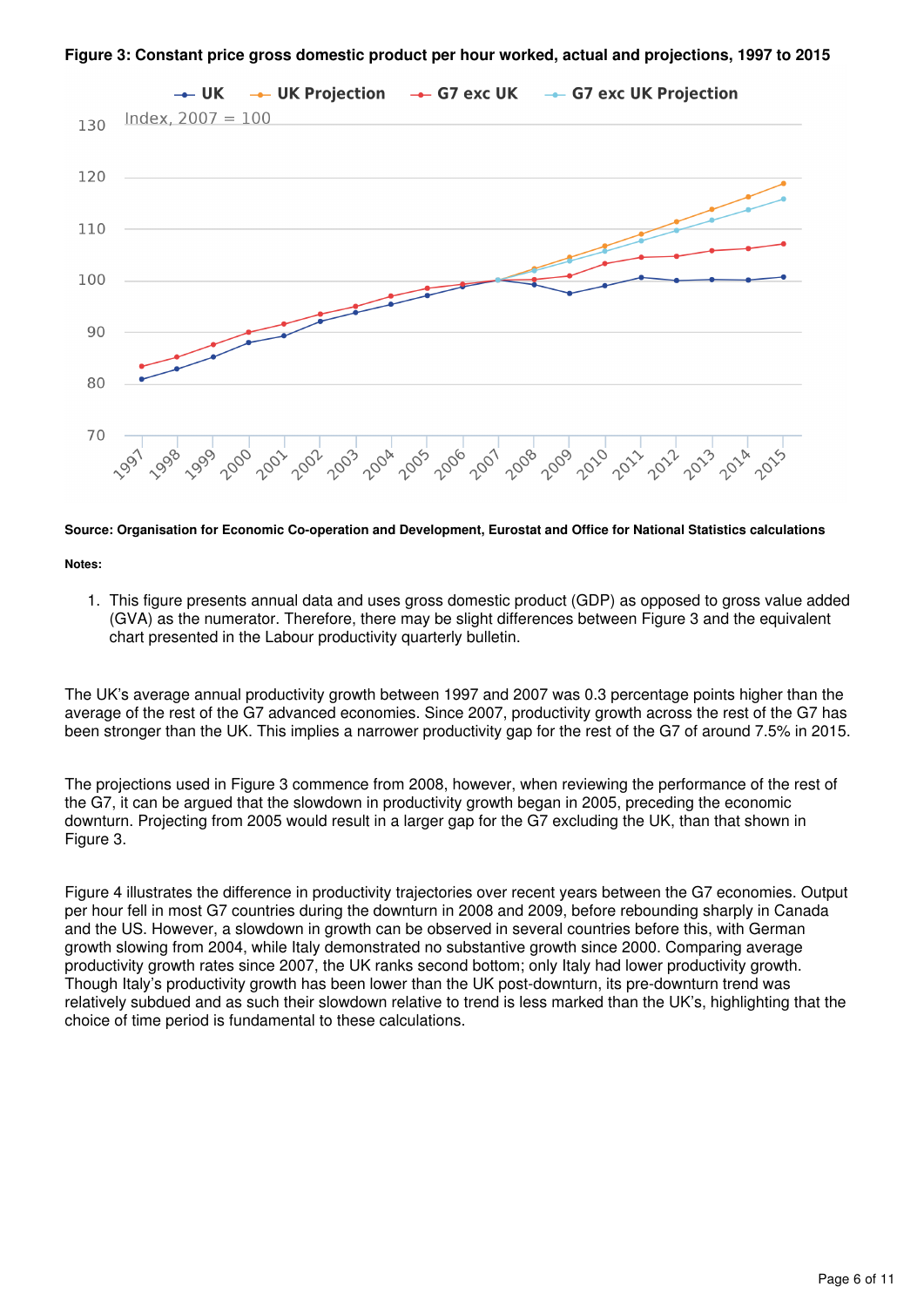

**Figure 4: Constant price gross domestic product per hour worked, G7 countries, 1997 to 2015**

**Source: Organisation for Economic Co-operation and Development, Eurostat and Office for National Statistics calculations**

## <span id="page-6-0"></span>**5 . Revisions**

Historical data used in this publication are subject to revision between publications. Datasets R1 and R2 compare the latest estimates with estimates from the previous release on 6 October 2016. Note that because Tables 1 and 2 are indexed to UK equals 100, revisions to the UK are zero by definition in Tables R1 and R2.

The main revision in this release comes from [substantial revisions to UK](https://www.ons.gov.uk/economy/inflationandpriceindices/methodologies/improvementsintheproductionofukpurchasingpowerparitiesdatadecember2016) Purchasing Power Parities (PPPs) for the period 1995 to 2009. Post-2010 PPPs had already been revised in the data used in previous releases, as they were part of the open window for PPP revisions.

The largest impact on the UK's PPPs came from the improvements made to the measurement of imputed rental prices in the period prior to 2010. These are the housing services that accrue to households that own a property and reside in it: therefore avoiding the cost of renting an equivalent property, for which a change of source data was made in Blue Book 2016.

These revisions partly undo upward revisions that were applied previously when UK current price gross domestic product (GDP) adjustments were made following changes in the UK National Accounts at a point when compensating PPP changes had not yet been calculated. Since the rest of the G7 is indexed to UK equals 100 in the current price series, the downward revisions to UK current price GDP at PPP results in substantial improvements in other countries' productivity relative to the UK. There have also been revisions, though on a smaller scale, to the PPPs for the majority of the series for Canada, France, Germany and Italy, as well as for the past 3 years for Japan.

Other revisions are as follows: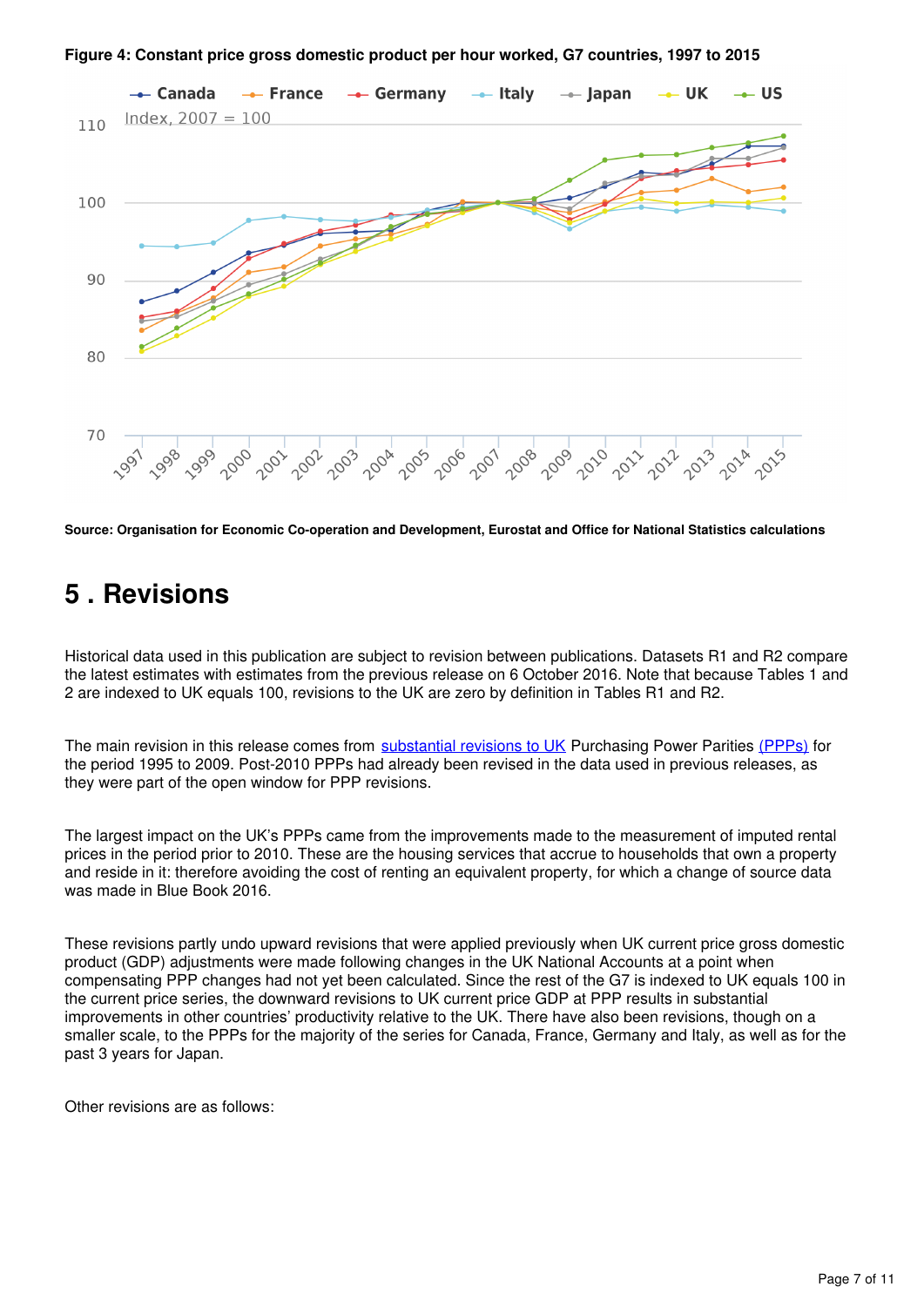- there have been substantial revisions to Japanese GDP since the previous release, these GDP revisions are caused by benchmark revisions and the adoption of the System of National Accounts 2008[,](https://www.oecd.org/std/na/new-standards-for-compiling-national-accounts-SNA2008-OECDSB20.pdf) coming largely from the inclusion of research and development in GDP
- Canada and Italy have had small upwards revisions to GDP since 2013 and 2014 respectively

## <span id="page-7-0"></span>**6 . Links to related statistics**

5 April 2017: [UK productivity introduction: Oct to Dec 2016](https://www.ons.gov.uk/employmentandlabourmarket/peopleinwork/labourproductivity/articles/ukproductivityintroduction/previousReleases) draws together the headlines of the productivity releases into a single release, providing additional analysis of our productivity statistics.

5 April 2017: [Labour productivity: Oct to Dec 2016](https://www.ons.gov.uk/employmentandlabourmarket/peopleinwork/labourproductivity/bulletins/labourproductivity/octtodec2016) contains the latest estimates of labour productivity for the whole economy and a range of industries, together with estimates of unit labour costs.

5 April 2017: [International comparisons of UK productivity \(ICP\), final estimates: 2015](https://www.ons.gov.co.uk/economy/economicoutputandproductivity/productivitymeasures/bulletins/internationalcomparisonsofproductivityfinalestimates/2015) presents an international comparison of labour productivity across the G7 nations, in terms of growth in GDP per hour and GDP per worker.

5 April 2017: [Multi-factor productivity estimates: Experimental estimates to 2015](https://www.ons.gov.uk/economy/economicoutputandproductivity/productivitymeasures/articles/multifactorproductivityestimates/experimentalestimatesto2015) decomposes output growth into the contributions that can be accounted for by labour and capital inputs. The contribution of labour is further decomposed into quantity (hours worked) and quality dimensions.

5 April 2017: [Labour productivity measures from the Annual Business Survey, 2006 to 2015](https://www.ons.gov.uk/economy/economicoutputandproductivity/productivitymeasures/articles/labourproductivitymeasuresfromtheannualbusinesssurvey/2006to2015) presents an analysis of detailed productivity trends and distributions among businesses in the UK from 2006 to 2015, using firm-level data from the Annual Business Survey (ABS).

5 April 2017: [Quarterly public service productivity \(experimental statistics\): Oct to Dec 2016](https://www.ons.gov.co.uk/employmentandlabourmarket/peopleinwork/labourproductivity/articles/quarterlypublicserviceproductivityexperimentalstatistics/octtodec2016) presents experimental estimates for quarterly UK total public service productivity, inputs and output to provide a short-term, timely indicator of the future path of the annual productivity estimates.

5 April 2017: [Introducing quarterly regional labour input metrics](https://www.ons.gov.uk/employmentandlabourmarket/peopleinwork/labourproductivity/articles/introducingquarterlyregionallabourinputmetrics/2017-04-11) provides first look at the new experimental quarterly regional labour input metrics. Hours and jobs for the NUTS1 regions.

5 April 2017: [Exploring labour productivity in rural and urban areas in Great Britain](https://www.ons.gov.uk/employmentandlabourmarket/peopleinwork/labourproductivity/articles/exploringlabourproductivityinruralandurbanareasingreatbritain/2014) investigates differences in rural and urban labour productivity in Great Britain using firm-level microdata analysis of the business economy.

5 April 2017: [An initial assessment of regional management practices](https://www.ons.gov.uk/economy/economicoutputandproductivity/productivitymeasures/articles/managementpracticesandproductivityaregionalperspective/2015) presents analysis of a small sample of single-site British manufacturing businesses from the Management Practice Survey pilot, and finds no evidence of regional variation in management practices.

6 January 2017: [Regional and sub-regional productivity in the UK: Jan 2017](https://www.ons.gov.uk/employmentandlabourmarket/peopleinwork/labourproductivity/articles/regionalandsubregionalproductivityintheuk/jan2017) provides statistics for several measures of labour productivity. Statistics are provided for the NUTS1, NUTS2 and NUTS3 subregions of the UK, and for selected UK city regions.

6 January 2017: [Regional firm-level productivity analysis for the non-financial business economy: Jan 2017](https://www.ons.gov.uk/employmentandlabourmarket/peopleinwork/labourproductivity/articles/regionalfirmlevelproductivityanalysisforthenonfinancialbusinesseconomy/jan2017) provides experimental analysis on the sources of regional differences in labour productivity in the non-financial business economy in Great Britain.

6 January 2017: [Volume index of UK capital services \(experimental\): estimates to 2015](https://www.ons.gov.uk/economy/economicoutputandproductivity/output/articles/volumeindexofukcapitalservicesexperimental/estimatesto2015) provide estimates of the contribution of the capital stock to production in the economy, split by asset and industry.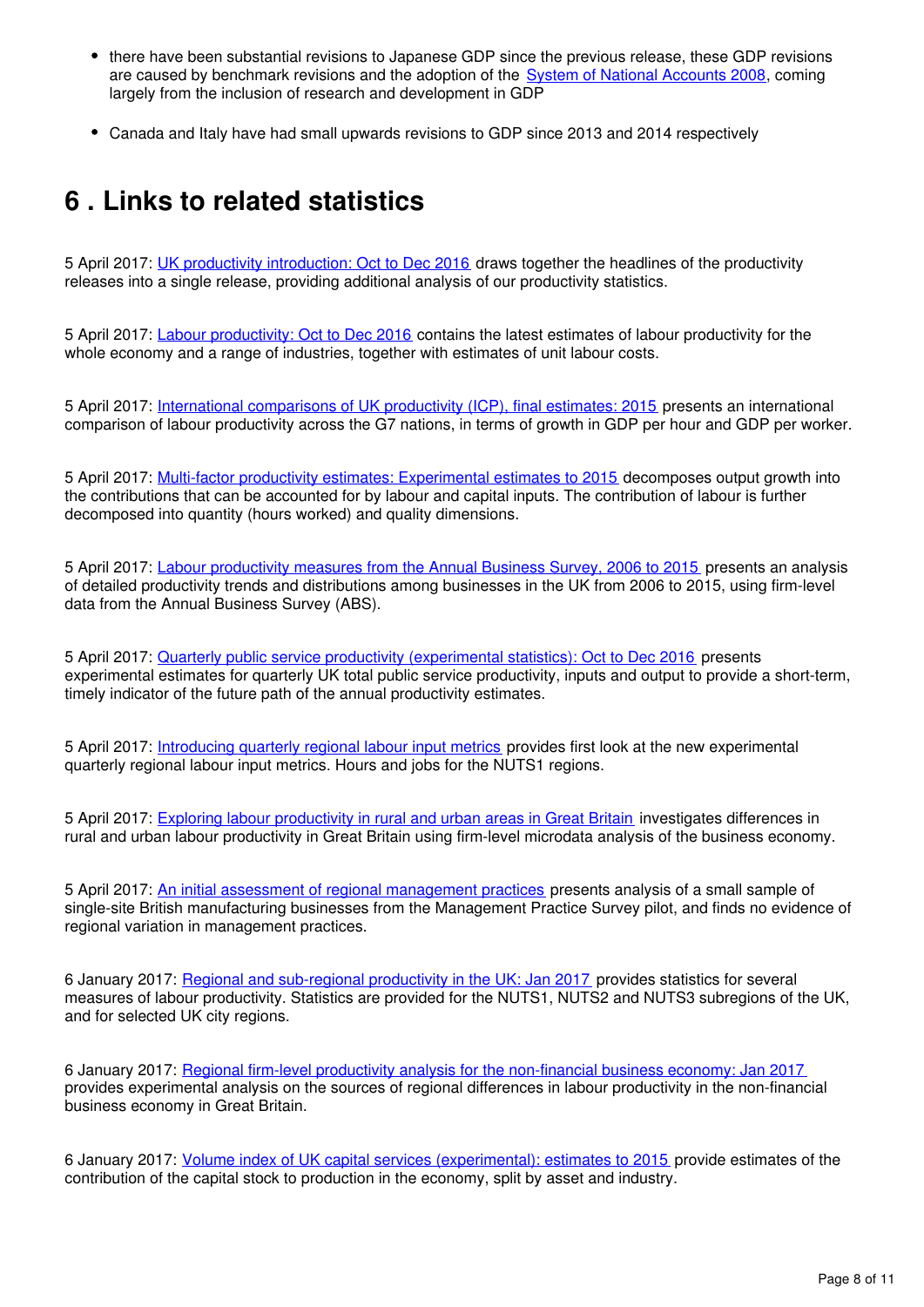6 January 2017: Management practices and productivity for manufacturing businesses in Great Britain: [experimental estimates for 2015](https://www.ons.gov.uk/employmentandlabourmarket/peopleinwork/labourproductivity/articles/experimentaldataonthemanagementpracticesofmanufacturingbusinessesingreatbritain/experimentalestimatesfor2015) is a secondary paper analysing the relationship between management practices and productivity, following the release of initial results in October.

6 January 2017: [Public service productivity estimates: total public service, UK: 2014](https://www.ons.gov.uk/economy/economicoutputandproductivity/publicservicesproductivity/articles/publicservicesproductivityestimatestotalpublicservices/2014) presents updated measures of output, inputs and productivity for public services in the UK between 1997 and 2013, in addition to new estimates for 2014. Includes service area breakdown, as well as impact of quality adjustment and latest revisions.

6 January 2017: [Public service productivity estimates: healthcare, 2014](https://www.ons.gov.uk/economy/economicoutputandproductivity/publicservicesproductivity/articles/publicservicesproductivityestimateshealthcare/healthcare2014) presents updated estimates of output, inputs and productivity for public service healthcare in the UK between 1995 and 2013, and new estimates for 2014.

6 October 2016: [Quality adjusted labour input: UK estimates to 2015](https://www.ons.gov.uk/economy/economicoutputandproductivity/productivitymeasures/articles/qualityadjustedlabourinput/estimatesto2015) includes estimates of changes in the number of hours supplied in the UK economy adjusted for changes in the quality of the labour supply.

6 October 2016: [Measuring output in the Information Communication and Telecommunications industries: 2016](https://www.ons.gov.uk/employmentandlabourmarket/peopleinwork/labourproductivity/articles/measuringoutputintheinformationcommunicationandtelecommunicationsindustries/2016) presents initial findings from a review of data sources and methods used in estimating output of the information communication and telecommunications industries, with a focus on the telecommunications industry.

### **Related content**

[International comparisons of productivity](https://www.ons.gov.uk/economy/economicoutputandproductivity/productivitymeasures/bulletins/internationalcomparisonsofproductivityfinalestimates/previousReleases) is published in levels and growth rates for the G7 countries. More international data on productivity are available from the [Organisation for Economic Co-operation and](http://www.oecd.org/std/oecdmaineconomicindicatorsmei.htm)  [Development \(OECD\)](http://www.oecd.org/std/oecdmaineconomicindicatorsmei.htm), Eurostat and the Conference Board.

The [Economic Review](https://www.ons.gov.uk/economy/nationalaccounts/uksectoraccounts/articles/economicreview/previousReleases) covers recent developments in the UK economy, featuring our latest economic statistics as well as in-depth analysis of current issues.

[Experimental indices of labour costs per hour](https://www.ons.gov.uk/employmentandlabourmarket/peopleinwork/earningsandworkinghours/bulletins/indexoflabourcostsperhourilch/previousReleases) differ from the concept of labour costs used in the unit labour cost estimates in the labour productivity release. The main difference is that experimental indices of labour costs per hour relate to employees only, whereas unit labour costs also include the labour remuneration of the selfemployed.

Lastly, we publish a range of [Public sector productivity measures](https://www.ons.gov.uk/economy/economicoutputandproductivity/publicservicesproductivity) and related articles. These measures define productivity differently from that used in our labour productivity and multi-factor productivity estimates. Further information can be found in Phelps (2010) and in an information note published on 4 June 2015.

More information on the range of our productivity estimates can be found in the ONS Productivity Handbook.

The [OECD](http://www.ons.gov.uk/ons/external-links/organisations/oecd/oecd--main-economic-indicators--mei-.html) publishes its own estimates of current and constant price GDP per hour worked for member countries, the G7 and two other aggregates: the EU and OECD. The OECD current price estimates can easily be indexed to UK equals 100 and can then be compared with the estimates in  $\Delta$  [Dataset table 1](https://www.ons.gov.uk/economy/economicoutputandproductivity/productivitymeasures/datasets/internationalcomparisonsofproductivityfirstestimates). While there are some differences between the two sets of estimates, the overall picture is very similar.

The OECD constant price estimates use a different base period to the estimates in [Dataset table 3](https://www.ons.gov.uk/economy/economicoutputandproductivity/productivitymeasures/datasets/internationalcomparisonsofproductivityfirstestimates) and are best compared in terms of growth rates. Again, while the two sets of growth rates are not identical, the overall picture is very similar.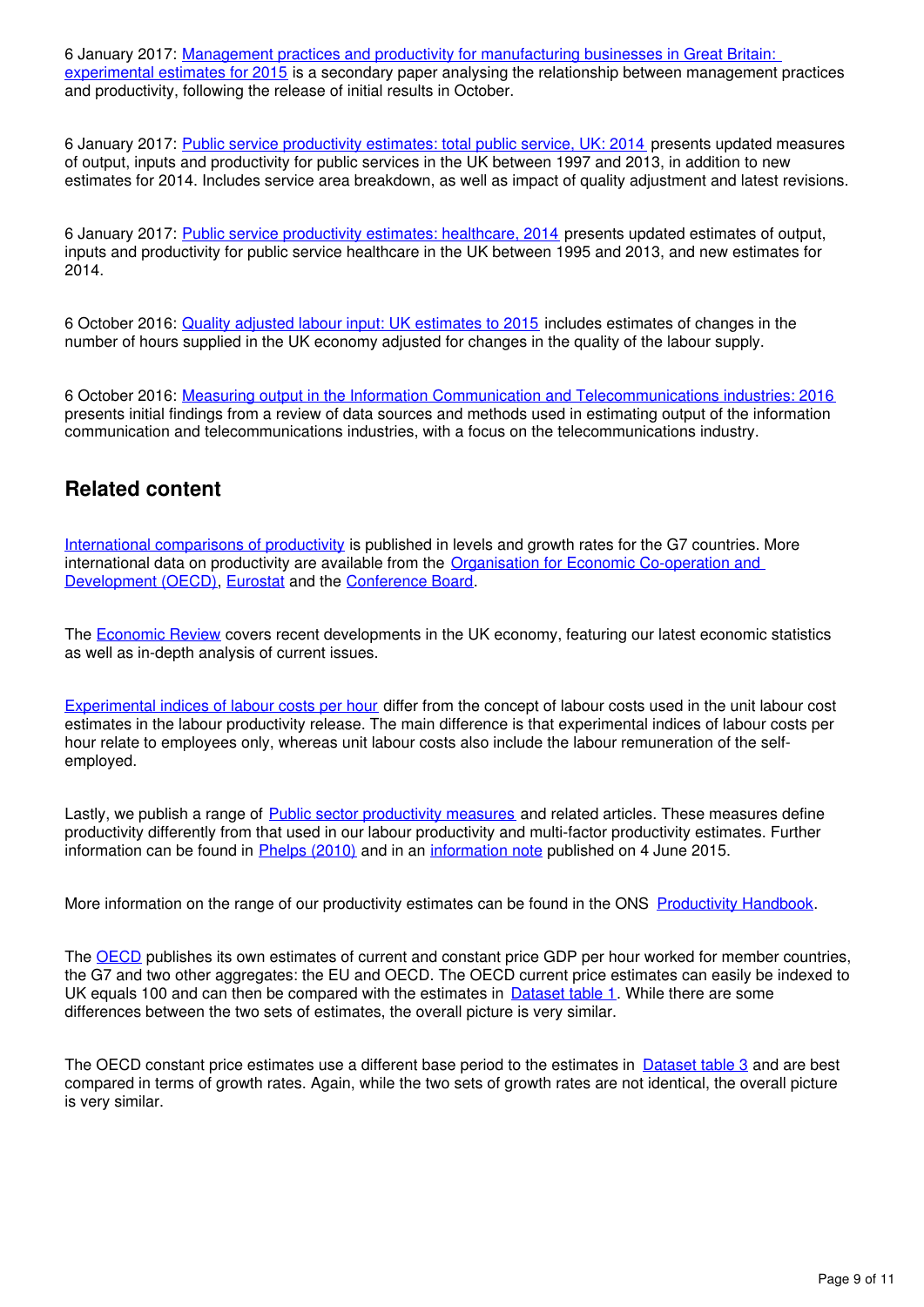Differences between the estimates in this release and the OECD productivity series can be explained by the different sources used for the component data. In particular, our estimates use employment data that are based on countries' labour force surveys, whereas the OECD estimates use the national accounts as the main source of employment data for most countries. There can also be differences in the GDP data due to timing, as the OECD productivity estimates use annual national accounts whereas we use the Quarterly National Accounts for GDP data.

Internationalestimates of productivity are also available from **Eurostat and the Conference Board.** 

## <span id="page-9-0"></span>**7 . Quality and methodology**

The [International Comparisons of Productivity Quality and Methodology Information document](http://www.ons.gov.uk/ons/guide-method/method-quality/quality/quality-information/economy/summary-quality-report-for-international-comparisons-of-productivity.pdf) contains important information on:

- the strengths and limitations of the data and how it compares with related data
- uses and users of the data
- how the output was created
- the quality of the output including accuracy of the data

For this release the base year for Purchasing Power Parities (PPPs) is 2014, which is the latest year for which the Organisation for Economic Co-operation and Development (OECD) PPP series have been benchmarked.

The output measure used here (gross domestic product (GDP)) differs from that used for the ONS headline measure of productivity (gross value added (GVA)). In the national accounts, GDP is valued at market prices and GVA is valued at basic prices. The principal difference is that basic prices exclude taxes and subsidies on products, such as VAT and excise duties. For further information on the relationship between GVA and GDP see Chapter 4 of the ONS Productivity Handbook.

GVA is the preferred measure of output for productivity purposes. However, as the OECD does not produce output level series using basic prices over the necessary time period and PPPs are based on market prices, GDP is used in this bulletin. Differences between the growth rates of GVA and GDP are not normally significant.

Estimates of labour inputs (employment and hours worked) are taken from OECD where available, supplemented in a small number of cases by other sources. Differences between OECD estimates and national sources reflect adjustments made by OECD to achieve greater consistency between national estimates. There may also be timing differences as national sources are updated outside the OECD revision cycle.

Current price productivity estimates are indexed to UK equals 100 for each year and show each country's productivity relative to that of the UK in that year. Since productivity is an important determinant of living standards, these estimates also provide an indication of living standards relative to the UK. In interpreting these estimates you should bear in mind that PPPs provide only an approximate conversion from national currencies and may not fully reflect national differences in the composition of a representative basket of goods and services. Additionally, care should be taken in interpreting movements in current price productivity estimates over time. For example, an increase in UK productivity relative to another country could be due to UK productivity growing faster, or falling less, or due to changes in relative prices in the two countries, or some combination of these movements.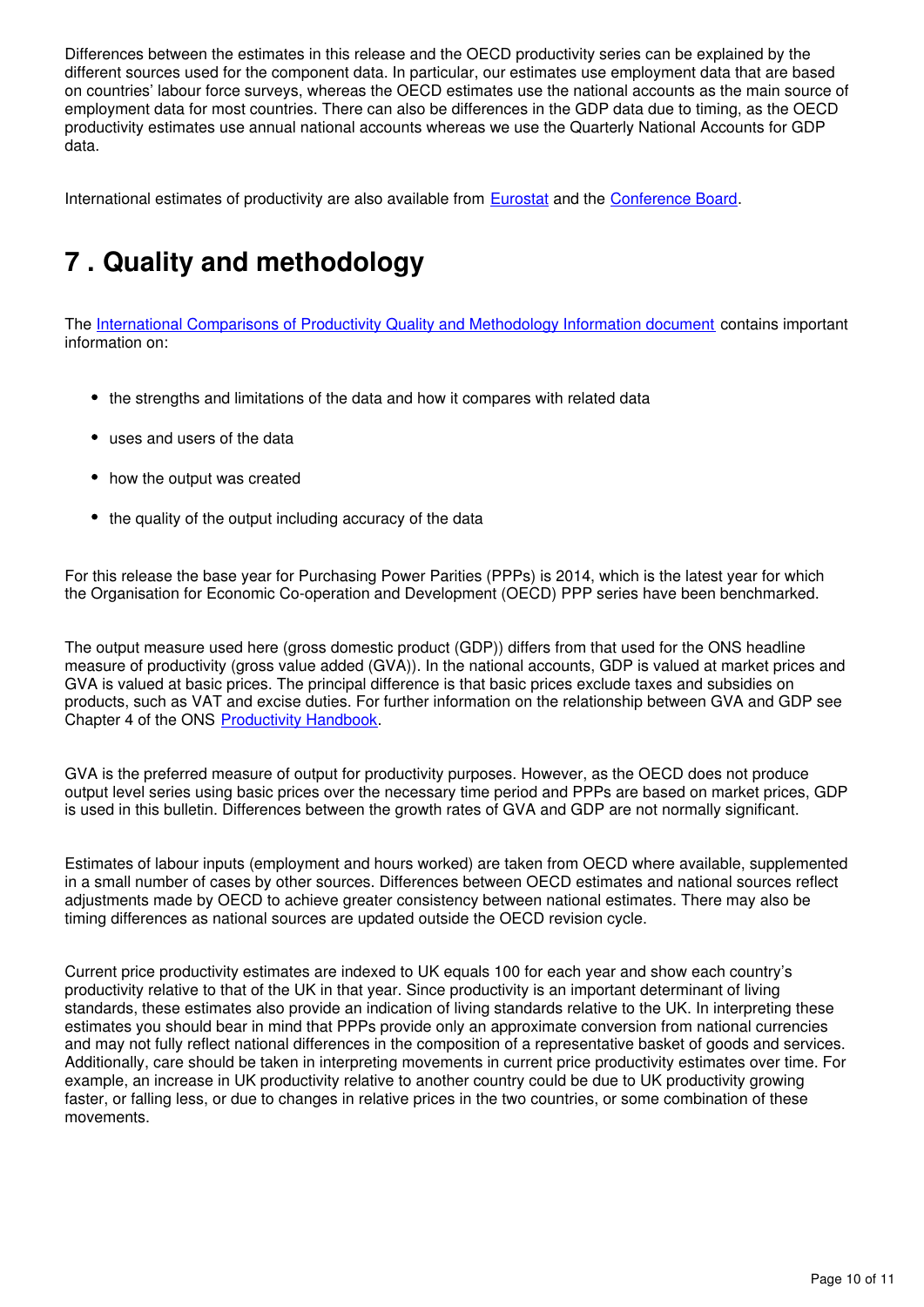Constant price productivity estimates are indexed to a particular year. For each single country, these estimates are very similar to national labour productivity series. The index year is set at 2007 in order to focus on movements in labour productivity over the economic downturn. These estimates, conversely to the current price estimates, show the evolution of productivity for each country and for the G7 (and G7 excluding the UK) aggregates, but should not be used to compare productivity across countries at a point in time. Productivity growth can be decomposed into growth of output minus the growth of labour input and these components can move in different directions within and across countries. This should be borne in mind in interpreting the constant price productivity estimates in this release.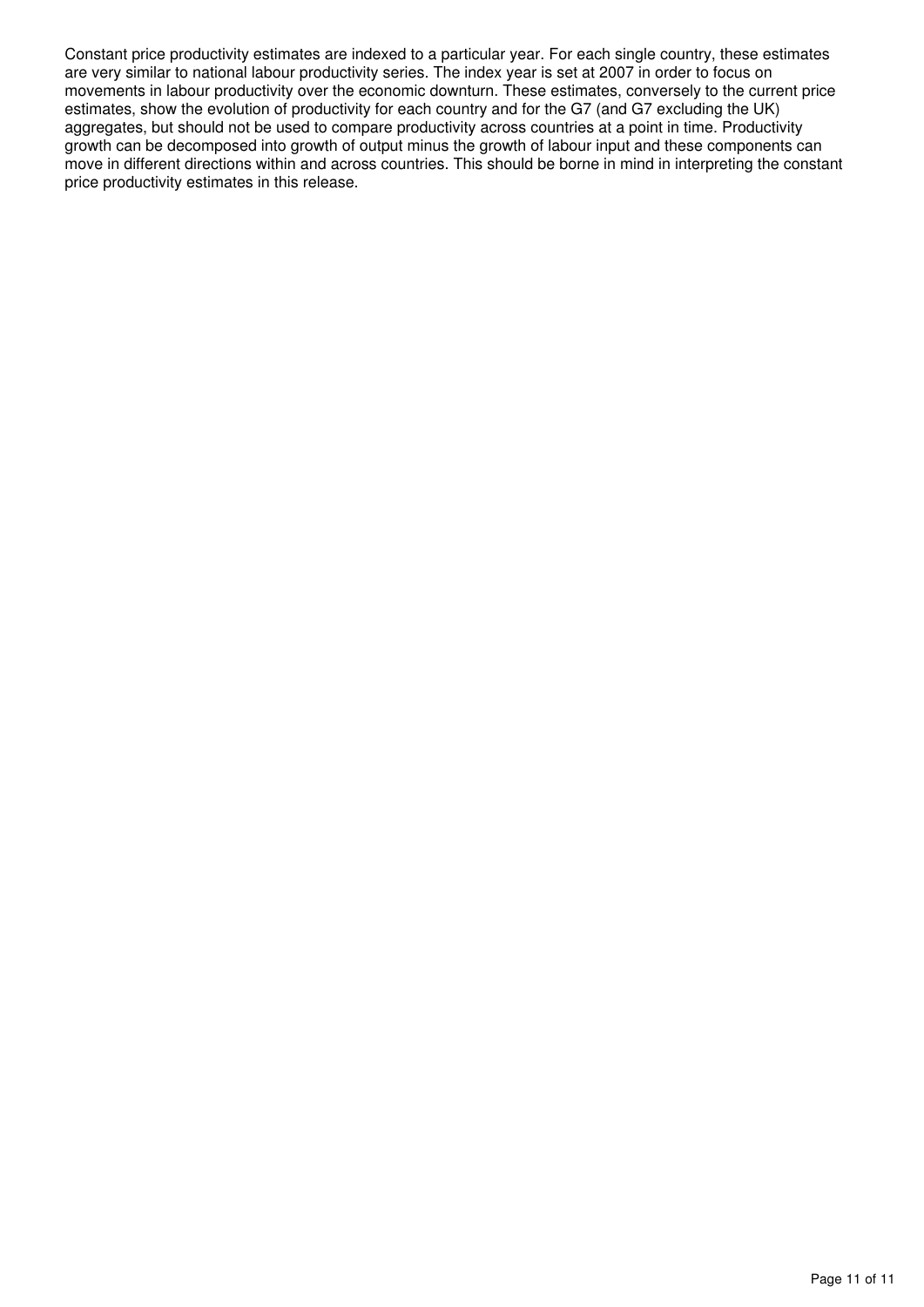#### **International Comparisons of Productivity - Final Estimates, 2015**

| Table 1: Current price GDP per hour worked |  |
|--------------------------------------------|--|
| $UK = 100$                                 |  |

|                                              | Canada | France | Germany | Italy | Japan | UK    | US    | G7    | G7 exc. UK |
|----------------------------------------------|--------|--------|---------|-------|-------|-------|-------|-------|------------|
| 1995                                         | 109.4  | 125.6  | 131.9   | 127.7 | 91.4  | 100.0 | 124.7 | 115.7 | 117.1      |
| 1996                                         | 105.1  | 122.1  | 129.8   | 123.2 | 89.9  | 100.0 | 123.4 | 113.9 | 115.1      |
| 1997                                         | 105.1  | 122.8  | 128.9   | 122.5 | 89.0  | 100.0 | 122.5 | 113.3 | 114.4      |
| 1998                                         | 105.8  | 125.8  | 128.7   | 123.6 | 88.9  | 100.0 | 124.9 | 114.7 | 116.0      |
| 1999                                         | 107.1  | 126.4  | 131.9   | 121.8 | 89.7  | 100.0 | 127.0 | 116.3 | 117.7      |
| 2000                                         | 102.6  | 125.6  | 127.6   | 117.9 | 87.2  | 100.0 | 122.2 | 112.8 | 113.9      |
| 2001                                         | 101.8  | 126.7  | 128.8   | 115.9 | 87.0  | 100.0 | 122.5 | 112.9 | 114.0      |
| 2002                                         | 98.1   | 127.2  | 127.3   | 111.4 | 86.1  | 100.0 | 120.2 | 111.2 | 112.1      |
| 2003                                         | 98.6   | 122.5  | 128.1   | 109.6 | 85.8  | 100.0 | 121.6 | 111.3 | 112.4      |
| 2004                                         | 96.3   | 118.3  | 127.6   | 105.0 | 86.1  | 100.0 | 121.6 | 110.7 | 111.6      |
| 2005                                         | 101.8  | 122.7  | 126.7   | 105.8 | 88.4  | 100.0 | 125.5 | 113.5 | 114.7      |
| 2006                                         | 100.0  | 124.3  | 123.6   | 105.8 | 86.0  | 100.0 | 122.6 | 111.5 | 112.5      |
| 2007                                         | 100.7  | 125.6  | 126.0   | 108.5 | 87.6  | 100.0 | 124.4 | 113.2 | 114.4      |
| 2008                                         | 99.7   | 124.9  | 126.0   | 110.1 | 86.6  | 100.0 | 123.5 | 112.7 | 113.8      |
| 2009                                         | 102.1  | 128.8  | 128.5   | 113.2 | 87.5  | 100.0 | 129.2 | 116.2 | 117.7      |
| 2010                                         | 100.5  | 127.9  | 127.7   | 111.2 | 87.9  | 100.0 | 128.4 | 115.5 | 116.9      |
| 2011                                         | 101.1  | 128.7  | 132.0   | 112.1 | 88.1  | 100.0 | 128.0 | 116.0 | 117.5      |
| 2012                                         | 100.1  | 128.1  | 133.5   | 113.0 | 88.9  | 100.0 | 128.7 | 116.6 | 118.1      |
| 2013                                         | 101.7  | 132.3  | 134.8   | 113.4 | 90.3  | 100.0 | 127.8 | 117.0 | 118.6      |
| 2014                                         | 102.8  | 129.4  | 136.6   | 112.3 | 89.1  | 100.0 | 128.5 | 117.1 | 118.7      |
| 2015                                         | 98.8   | 129.4  | 136.3   | 111.7 | 90.4  | 100.0 | 128.6 | 117.2 | 118.8      |
| Note: This table should be read horizontally |        |        |         |       |       |       |       |       |            |

**Note: This table should be read horizontally Sources: OECD, Office for National Statistics**

#### **Table 2: Current price GDP per worker**

 $UK = 100$ 

|      | Canada | <b>France</b> | Germany | Italy | Japan | <b>UK</b> | <b>US</b> | G7    | G7 exc. UK |
|------|--------|---------------|---------|-------|-------|-----------|-----------|-------|------------|
| 1995 | 112.2  | 116.4         | 116.4   | 136.9 | 99.5  | 100.0     | 132.8     | 119.4 | 121.1      |
| 1996 | 108.7  | 113.3         | 113.2   | 132.8 | 98.3  | 100.0     | 130.8     | 117.3 | 118.9      |
| 1997 | 108.4  | 113.2         | 111.7   | 131.6 | 95.9  | 100.0     | 130.6     | 116.5 | 118.0      |
| 1998 | 109.2  | 115.3         | 111.4   | 134.1 | 94.8  | 100.0     | 133.6     | 118.0 | 119.6      |
| 1999 | 111.1  | 115.8         | 113.7   | 132.7 | 94.6  | 100.0     | 136.7     | 119.6 | 121.4      |
| 2000 | 107.4  | 113.4         | 109.0   | 128.4 | 93.4  | 100.0     | 132.0     | 116.4 | 117.9      |
| 2001 | 105.7  | 113.4         | 108.9   | 124.9 | 92.3  | 100.0     | 130.3     | 115.2 | 116.6      |
| 2002 | 102.2  | 112.3         | 108.2   | 120.9 | 91.9  | 100.0     | 129.2     | 114.1 | 115.4      |
| 2003 | 102.5  | 108.6         | 109.1   | 118.9 | 92.2  | 100.0     | 130.8     | 114.5 | 115.9      |
| 2004 | 101.3  | 106.9         | 108.4   | 113.8 | 91.9  | 100.0     | 130.9     | 113.9 | 115.3      |
| 2005 | 106.3  | 110.5         | 106.9   | 114.6 | 93.8  | 100.0     | 135.0     | 116.6 | 118.1      |
| 2006 | 104.5  | 110.5         | 105.5   | 114.9 | 91.9  | 100.0     | 132.2     | 114.8 | 116.2      |
| 2007 | 104.6  | 112.4         | 107.0   | 117.7 | 93.3  | 100.0     | 133.3     | 116.1 | 117.6      |
| 2008 | 104.3  | 113.5         | 107.7   | 119.9 | 92.4  | 100.0     | 133.4     | 116.2 | 117.7      |
| 2009 | 105.2  | 116.2         | 106.9   | 121.8 | 90.9  | 100.0     | 138.2     | 118.1 | 119.7      |
| 2010 | 103.7  | 115.8         | 107.6   | 119.8 | 92.3  | 100.0     | 138.3     | 118.1 | 119.9      |
| 2011 | 105.2  | 117.8         | 112.5   | 121.6 | 93.2  | 100.0     | 139.9     | 120.0 | 121.9      |
| 2012 | 103.7  | 115.4         | 111.0   | 118.5 | 93.8  | 100.0     | 139.2     | 119.2 | 121.0      |
|      |        |               |         | 117.1 |       |           |           |       |            |
| 2013 | 104.2  | 117.0         | 110.2   |       | 93.9  | 100.0     | 137.1     | 118.3 | 120.1      |
| 2014 | 104.4  | 113.7         | 111.3   | 115.1 | 91.8  | 100.0     | 137.1     | 117.7 | 119.5      |
| 2015 | 100.7  | 114.6         | 111.7   | 115.1 | 92.9  | 100.0     | 137.5     | 118.1 | 119.9      |

**Note: This table should be read horizontally**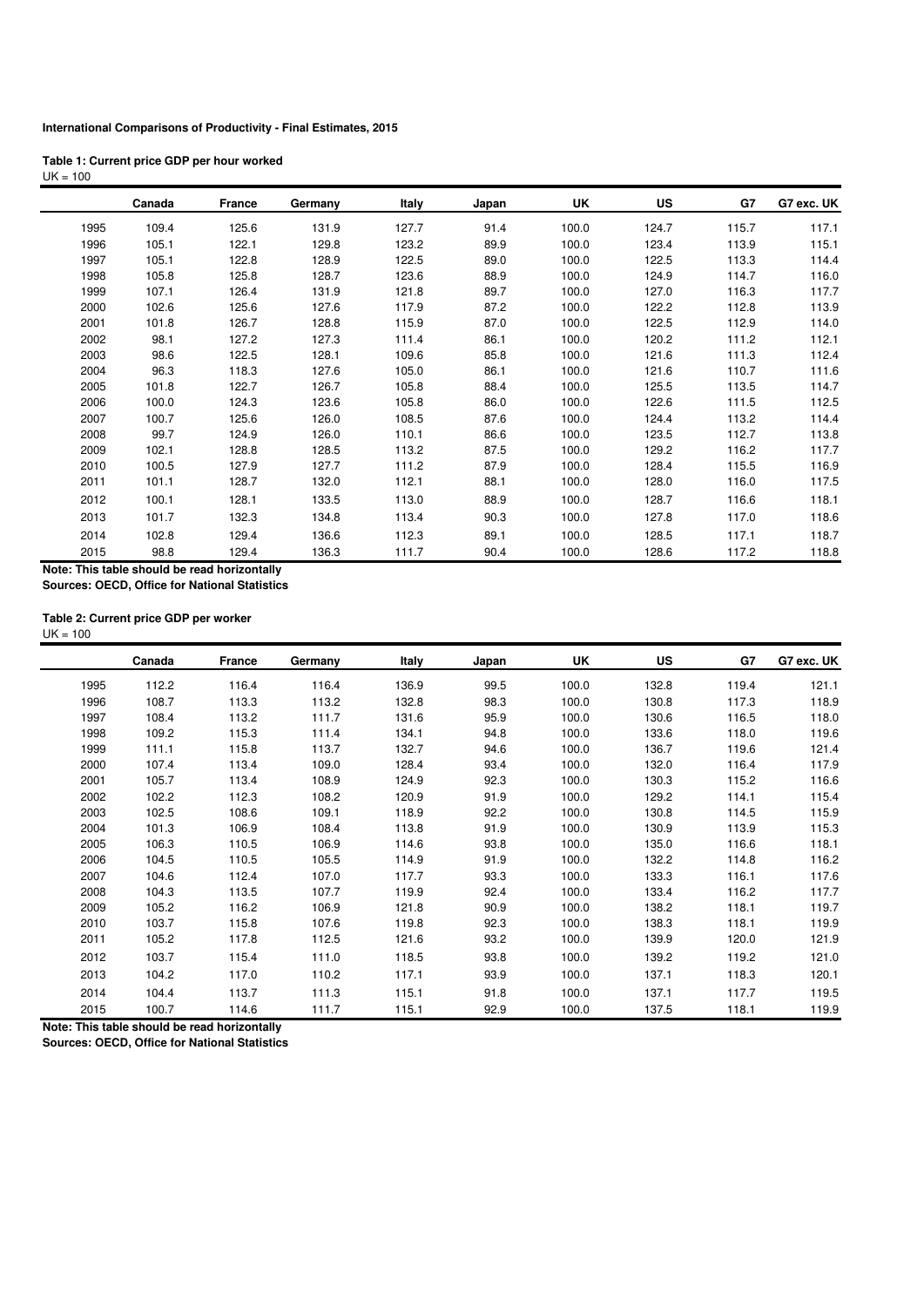#### **Table 3: Constant price GDP per hour worked**  $2007 = 100$

|      | Canada                                     | France | Germany | Italy | Japan | UK    | <b>US</b> | G7    | G7 exc. UK |
|------|--------------------------------------------|--------|---------|-------|-------|-------|-----------|-------|------------|
|      |                                            |        |         |       |       |       |           |       |            |
| 1995 | 85.3                                       | 80.6   | 80.8    | 92.7  | 81.7  | 78.3  | 77.8      | 79.9  | 80.0       |
| 1996 | 85.2                                       | 81.4   | 82.7    | 92.9  | 83.5  | 79.6  | 80.1      | 81.6  | 81.7       |
| 1997 | 87.2                                       | 83.5   | 85.2    | 94.4  | 84.7  | 80.8  | 81.4      | 83.1  | 83.3       |
| 1998 | 88.6                                       | 85.8   | 86.0    | 94.3  | 85.3  | 82.8  | 83.8      | 85.0  | 85.1       |
| 1999 | 91.0                                       | 87.7   | 88.9    | 94.8  | 87.3  | 85.1  | 86.4      | 87.4  | 87.5       |
| 2000 | 93.5                                       | 91.0   | 92.8    | 97.7  | 89.4  | 87.9  | 88.2      | 89.7  | 89.9       |
| 2001 | 94.5                                       | 91.7   | 94.7    | 98.2  | 90.8  | 89.2  | 90.1      | 91.3  | 91.5       |
| 2002 | 96.0                                       | 94.4   | 96.3    | 97.8  | 92.7  | 92.0  | 92.2      | 93.3  | 93.4       |
| 2003 | 96.2                                       | 95.3   | 97.1    | 97.6  | 94.3  | 93.7  | 94.5      | 94.8  | 94.9       |
| 2004 | 96.4                                       | 95.9   | 98.4    | 98.1  | 96.8  | 95.3  | 96.9      | 96.8  | 96.9       |
| 2005 | 99.0                                       | 97.2   | 98.5    | 99.0  | 98.6  | 97.0  | 98.5      | 98.3  | 98.4       |
| 2006 | 100.0                                      | 100.1  | 98.9    | 99.4  | 99.0  | 98.7  | 99.2      | 99.2  | 99.2       |
| 2007 | 100.0                                      | 100.0  | 100.0   | 100.0 | 100.0 | 100.0 | 100.0     | 100.0 | 100.0      |
| 2008 | 99.9                                       | 99.3   | 100.1   | 98.7  | 100.0 | 99.1  | 100.5     | 100.1 | 100.1      |
| 2009 | 100.6                                      | 98.7   | 97.8    | 96.6  | 99.2  | 97.4  | 102.9     | 100.5 | 100.8      |
| 2010 | 102.1                                      | 100.1  | 99.8    | 98.9  | 102.5 | 98.9  | 105.5     | 102.9 | 103.2      |
| 2011 | 103.9                                      | 101.3  | 103.1   | 99.4  | 103.4 | 100.5 | 106.1     | 104.1 | 104.4      |
| 2012 | 103.6                                      | 101.6  | 104.1   | 98.9  | 103.6 | 99.9  | 106.2     | 104.2 | 104.6      |
| 2013 | 105.0                                      | 103.1  | 104.5   | 99.7  | 105.7 | 100.1 | 107.1     | 105.2 | 105.7      |
| 2014 | 107.3                                      | 101.4  | 104.9   | 99.4  | 105.7 | 100.0 | 107.7     | 105.6 | 106.1      |
| 2015 | 107.3                                      | 102.0  | 105.5   | 98.9  | 107.1 | 100.6 | 108.6     | 106.4 | 107.0      |
|      | Note: This table should be read vertically |        |         |       |       |       |           |       |            |

**Sources: OECD, Office for National Statistics**

**Table 4: Constant price GDP per worker**

|      | Canada | France | Germany | Italy | Japan | UK    | <b>US</b> | G7    | G7 exc. UK |
|------|--------|--------|---------|-------|-------|-------|-----------|-------|------------|
|      |        |        |         |       |       |       |           |       |            |
| 1995 | 87.0   | 86.2   | 86.7    | 94.6  | 86.2  | 80.8  | 79.8      | 83.0  | 83.2       |
| 1996 | 87.6   | 87.2   | 87.7    | 95.3  | 88.5  | 82.1  | 81.7      | 84.6  | 84.8       |
| 1997 | 89.5   | 88.8   | 89.7    | 96.6  | 88.4  | 83.4  | 83.5      | 86.1  | 86.3       |
| 1998 | 90.7   | 90.5   | 90.1    | 97.2  | 88.0  | 85.3  | 86.0      | 87.6  | 87.8       |
| 1999 | 93.0   | 91.8   | 92.3    | 97.6  | 88.5  | 87.0  | 88.7      | 89.7  | 89.8       |
| 2000 | 95.5   | 93.1   | 94.6    | 99.5  | 91.2  | 89.1  | 90.1      | 91.5  | 91.7       |
| 2001 | 96.1   | 93.3   | 95.9    | 99.3  | 92.1  | 90.7  | 90.9      | 92.4  | 92.5       |
| 2002 | 96.7   | 93.6   | 96.8    | 98.2  | 93.4  | 92.4  | 92.8      | 93.7  | 93.8       |
| 2003 | 96.1   | 94.3   | 97.1    | 97.4  | 95.0  | 93.5  | 94.6      | 94.9  | 95.0       |
| 2004 | 97.5   | 96.8   | 98.3    | 98.0  | 96.9  | 95.1  | 97.1      | 97.0  | 97.1       |
| 2005 | 99.3   | 97.7   | 97.6    | 98.7  | 98.1  | 96.8  | 98.6      | 98.2  | 98.3       |
| 2006 | 100.2  | 99.0   | 99.0    | 99.1  | 99.0  | 98.2  | 99.3      | 99.2  | 99.2       |
| 2007 | 100.0  | 100.0  | 100.0   | 100.0 | 100.0 | 100.0 | 100.0     | 100.0 | 100.0      |
| 2008 | 99.6   | 99.7   | 99.6    | 98.1  | 99.2  | 98.0  | 100.2     | 99.6  | 99.7       |
| 2009 | 98.3   | 97.9   | 94.2    | 94.3  | 95.2  | 95.9  | 101.1     | 98.1  | 98.3       |
| 2010 | 99.9   | 99.7   | 97.4    | 96.7  | 99.5  | 97.3  | 104.3     | 101.0 | 101.3      |
| 2011 | 101.5  | 101.0  | 100.8   | 96.9  | 100.1 | 97.9  | 105.4     | 102.2 | 102.6      |
| 2012 | 102.0  | 100.9  | 100.5   | 94.3  | 101.3 | 98.5  | 105.7     | 102.5 | 102.8      |
| 2013 | 103.0  | 101.3  | 99.9    | 94.2  | 102.6 | 99.4  | 106.4     | 103.1 | 103.5      |
| 2014 | 105.0  | 99.6   | 100.7   | 94.0  | 102.3 | 100.0 | 107.2     | 103.6 | 103.9      |
| 2015 | 105.1  | 100.7  | 101.5   | 93.9  | 103.2 | 100.4 | 108.1     | 104.4 | 104.8      |

**Note: This table should be read vertically**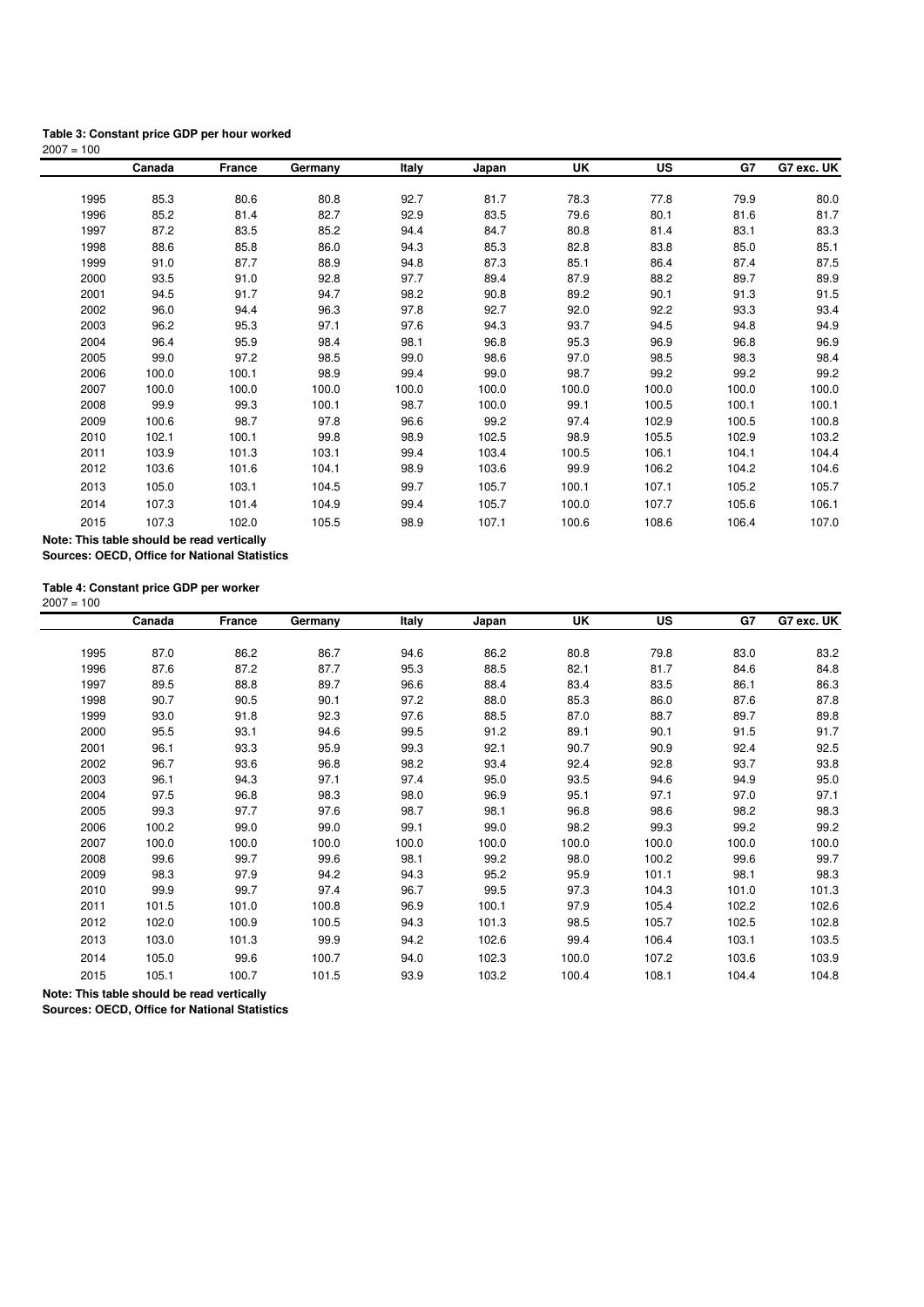| Table 5: Current price GDP per hour worked |  |  |
|--------------------------------------------|--|--|
| $UK = 100$                                 |  |  |

|      | Australia | Austria | <b>Belgium</b> | Czech Republic | <b>Denmark</b> | Estonia | Finland | Hungary | Ireland |
|------|-----------|---------|----------------|----------------|----------------|---------|---------|---------|---------|
| 1995 | 100.4     | 108.5   | 145.0          | 58.1           | 118.2          |         | 100.1   | 48.5    |         |
| 1996 | 99.7      | 106.1   | 141.0          | 58.3           | 117.3          |         | 96.0    | 47.1    |         |
| 1997 | 100.3     | 105.0   | 139.8          | 56.6           | 115.2          |         | 99.2    | 46.9    |         |
| 1998 | 103.4     | 109.1   | 138.2          | 56.4           | 116.0          |         | 103.6   | 47.9    | 106.4   |
| 1999 | 103.6     | 108.6   | 134.0          | 57.0           | 114.3          |         | 102.8   | 46.8    | 106.3   |
| 2000 | 99.2      | 106.2   | 131.0          | 55.6           | 112.6          | 34.1    | 101.6   | 46.5    | 106.1   |
| 2001 | 100.9     | 103.7   | 132.6          | 60.0           | 111.5          | 35.5    | 101.4   | 50.5    | 108.9   |
| 2002 | 99.7      | 101.8   | 132.3          | 58.0           | 109.2          | 37.4    | 98.9    | 51.9    | 112.2   |
| 2003 | 98.6      | 101.5   | 131.5          | 61.0           | 108.4          | 39.5    | 98.2    | 53.2    | 112.7   |
| 2004 | 98.3      | 104.9   | 128.4          | 62.1           | 108.7          | 41.1    | 100.2   | 53.0    | 113.7   |
| 2005 | 99.6      | 107.0   | 129.0          | 63.7           | 111.4          | 44.5    | 100.7   | 54.6    | 113.3   |
| 2006 | 98.0      | 107.5   | 128.2          | 64.9           | 112.3          | 46.1    | 100.6   | 54.6    | 114.7   |
| 2007 | 100.6     | 108.5   | 128.0          | 69.5           | 117.5          | 50.9    | 106.7   | 56.1    | 117.5   |
| 2008 | 99.6      | 109.2   | 128.1          | 71.1           | 119.7          | 51.6    | 108.8   | 59.8    | 110.7   |
| 2009 | 106.3     | 113.9   | 133.2          | 73.3           | 123.2          | 56.1    | 109.8   | 62.6    | 117.8   |
| 2010 | 103.4     | 112.0   | 133.9          | 70.5           | 130.3          | 57.7    | 108.4   | 62.9    | 123.7   |
| 2011 | 104.8     | 113.7   | 133.8          | 71.0           | 129.6          | 58.4    | 110.0   | 63.5    | 129.2   |
| 2012 | 104.8     | 118.3   | 135.9          | 72.1           | 131.6          | 60.5    | 109.2   | 64.7    | 132.0   |
| 2013 | 112.0     | 119.8   | 135.9          | 73.2           | 131.9          | 61.7    | 110.0   | 65.5    | 130.1   |
| 2014 | 111.4     | 120.9   | 137.2          | 75.4           | 131.7          | 62.7    | 109.1   | 64.4    | 133.4   |
| 2015 | 108.9     | 121.3   | 139.5          | 76.0           | 131.7          | 61.2    | 109.6   | 67.7    | 171.6   |

**Note: This table should be read horizontally Sources: OECD, Office for National Statistics**

| Luxembourg    | Netherlands | <b>New Zealand</b> | Norway | Poland | Portugal | Spain | <b>Turkey</b> | UK    |
|---------------|-------------|--------------------|--------|--------|----------|-------|---------------|-------|
| 1995          | 134.1       | 78.6               | 129.7  |        | 65.3     | 109.7 | 57.7          | 100.0 |
| 1996          | 129.3       | 76.3               | 132.9  |        | 63.8     | 105.9 | 57.2          | 100.0 |
| 1997          | 128.8       | 76.7               | 133.3  |        | 64.0     | 104.1 | 60.4          | 100.0 |
| 1998          | 131.6       | 76.9               | 126.6  |        | 61.7     | 104.7 | 44.7          | 100.0 |
| 1999          | 132.5       | 77.4               | 134.0  |        | 63.0     | 101.2 | 41.1          | 100.0 |
| 2000<br>172.8 | 131.2       | 74.4               | 151.3  | 42.2   | 60.5     | 96.2  | 42.7          | 100.0 |
| 2001<br>160.2 | 129.7       | 73.2               | 151.7  | 43.7   | 60.2     | 95.0  | 40.1          | 100.0 |
| 2002<br>156.0 | 127.1       | 71.1               | 145.5  | 44.9   | 59.5     | 93.0  | 39.1          | 100.0 |
| 2003<br>153.7 | 124.1       | 69.9               | 146.4  | 45.6   | 60.0     | 91.1  | 39.9          | 100.0 |
| 2004<br>154.7 | 122.8       | 68.4               | 151.5  | 46.2   | 58.9     | 89.2  | 47.3          | 100.0 |
| 2005<br>161.6 | 128.4       | 68.0               | 167.2  | 46.0   | 61.6     | 90.0  | 50.0          | 100.0 |
| 2006<br>170.1 | 129.8       | 68.9               | 174.4  | 45.9   | 63.0     | 92.8  | 53.4          | 100.0 |
| 2007<br>173.1 | 133.2       | 71.7               | 171.7  | 48.1   | 63.7     | 95.6  | 57.9          | 100.0 |
| 2008<br>168.2 | 134.7       | 72.9               | 179.8  | 49.0   | 64.2     | 96.7  | 60.5          | 100.0 |
| 2009<br>167.7 | 132.7       | 77.7               | 169.6  | 52.6   | 66.8     | 102.2 | 60.3          | 100.0 |
| 2010<br>168.9 | 132.9       | 75.8               | 171.0  | 57.1   | 66.9     | 99.6  | 62.2          | 100.0 |
| 2011<br>175.0 | 135.2       | 77.1               | 176.9  | 59.8   | 66.5     | 98.7  | 65.2          | 100.0 |
| 2012<br>173.0 | 135.5       | 77.9               | 182.8  | 61.6   | 67.8     | 102.3 | 66.9          | 100.0 |
| 2013<br>176.9 | 138.2       | 79.9               | 184.1  | 62.4   | 70.5     | 104.0 | 70.2          | 100.0 |
| 2014<br>182.4 | 137.4       | 79.5               | 174.9  | 62.3   | 69.7     | 103.7 | 71.4          | 100.0 |
| 2015<br>177.8 | 135.7       | 79.0               | 163.4  | 61.7   | 69.4     | 102.2 | 72.7          | 100.0 |

**Note: This table should be read horizontally**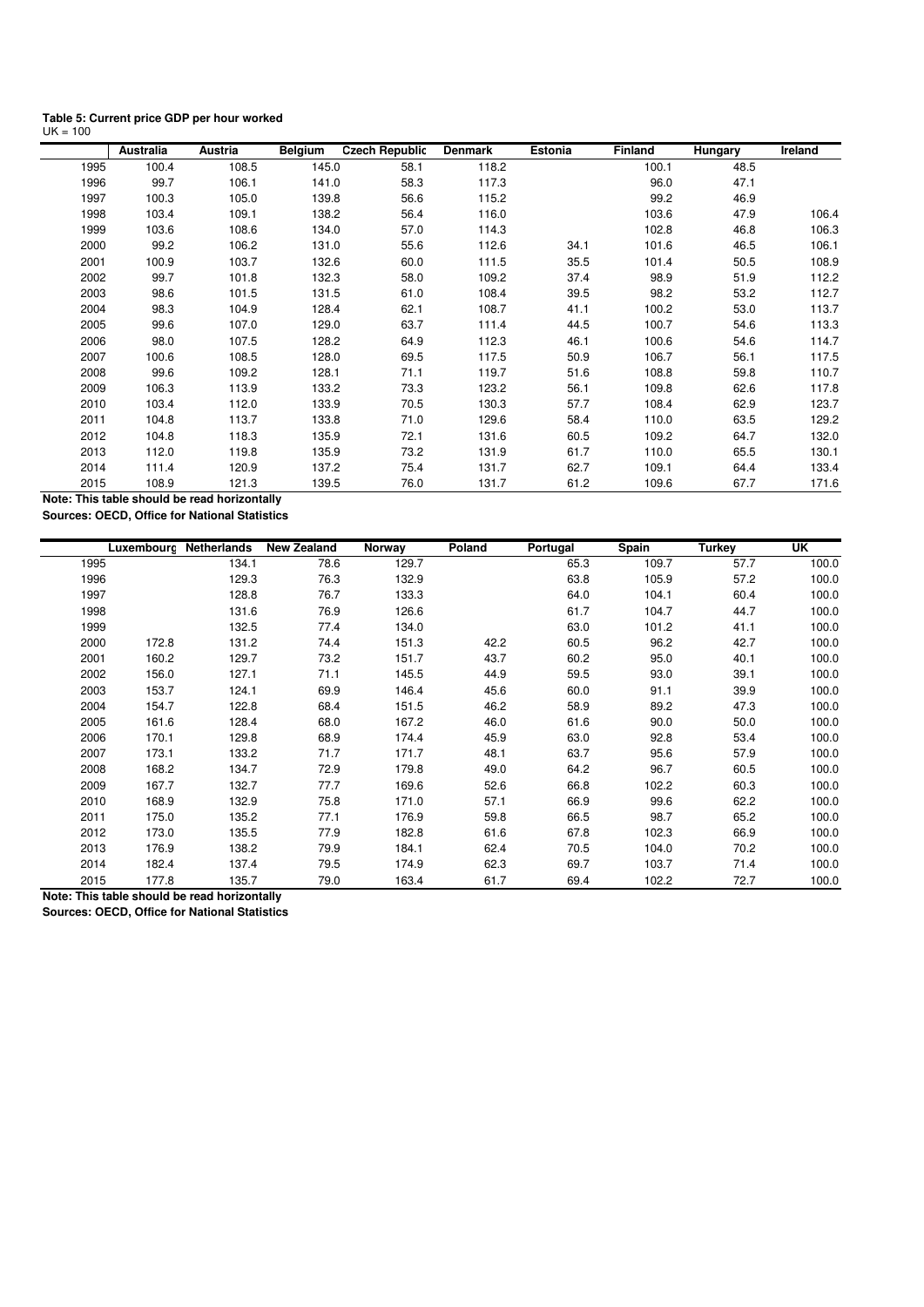| Table 6: Current price GDP per worker |  |
|---------------------------------------|--|
| $UK = 100$                            |  |

|      | Australia | Austria | <b>Belgium</b> | <b>Czech Republic</b> | <b>Denmark</b> | Estonia | <b>Finland</b> | Hungary | Ireland |
|------|-----------|---------|----------------|-----------------------|----------------|---------|----------------|---------|---------|
| 1995 | 104.0     | 112.0   | 133.0          | 62.0                  | 98.0           | 31.0    | 103.0          | 56.0    | 116.0   |
| 1996 | 103.0     | 111.0   | 127.0          | 62.0                  | 97.0           | 32.0    | 98.0           | 54.0    | 115.0   |
| 1997 | 103.0     | 111.0   | 127.0          | 61.0                  | 96.0           | 35.0    | 101.0          | 55.0    | 119.0   |
| 1998 | 106.0     | 114.0   | 127.0          | 61.0                  | 98.0           | 37.0    | 105.0          | 56.0    | 120.0   |
| 1999 | 107.0     | 114.0   | 124.0          | 63.0                  | 99.0           | 38.0    | 105.0          | 56.0    | 120.0   |
| 2000 | 104.0     | 113.0   | 123.0          | 62.0                  | 99.0           | 40.0    | 104.0          | 56.0    | 121.0   |
| 2001 | 103.0     | 109.0   | 123.0          | 64.0                  | 98.0           | 41.0    | 102.0          | 59.0    | 123.0   |
| 2002 | 103.0     | 108.0   | 124.0          | 63.0                  | 96.0           | 44.0    | 101.0          | 62.0    | 127.0   |
| 2003 | 102.0     | 108.0   | 124.0          | 66.0                  | 96.0           | 47.0    | 100.0          | 63.0    | 127.0   |
| 2004 | 102.0     | 112.0   | 121.0          | 67.0                  | 96.0           | 49.0    | 102.0          | 63.0    | 127.0   |
| 2005 | 103.0     | 113.0   | 121.0          | 69.0                  | 98.0           | 53.0    | 102.0          | 65.0    | 128.0   |
| 2006 | 101.0     | 112.0   | 121.0          | 70.0                  | 100.0          | 55.0    | 102.0          | 65.0    | 129.0   |
| 2007 | 103.0     | 112.0   | 120.0          | 74.0                  | 102.0          | 61.0    | 108.0          | 66.0    | 131.0   |
| 2008 | 103.0     | 114.0   | 121.0          | 77.0                  | 105.0          | 61.0    | 111.0          | 71.0    | 123.0   |
| 2009 | 109.0     | 115.0   | 125.0          | 79.0                  | 108.0          | 62.0    | 110.0          | 74.0    | 129.0   |
| 2010 | 106.0     | 113.0   | 125.0          | 77.0                  | 113.0          | 66.0    | 110.0          | 75.0    | 135.0   |
| 2011 | 109.0     | 117.0   | 128.0          | 78.0                  | 115.0          | 69.0    | 112.0          | 77.0    | 142.0   |
| 2012 | 106.0     | 118.0   | 128.0          | 77.0                  | 114.0          | 69.0    | 109.0          | 74.0    | 144.0   |
| 2013 | 112.0     | 118.0   | 127.0          | 77.0                  | 115.0          | 69.0    | 108.0          | 74.0    | 142.0   |
| 2014 | 110.0     | 117.0   | 128.0          | 80.0                  | 115.0          | 70.0    | 107.0          | 71.0    | 145.0   |
| 2015 | 108.0     | 118.0   | 128.0          | 81.0                  | 115.0          | 68.0    | 108.0          | 71.0    | 187.0   |

**Note: This table should be read horizontally Sources: OECD, Office for National Statistics**

|      |       | Luxembourg Netherlands | <b>New Zealand</b> | Norway | Poland | Portugal | Spain | <b>Turkey</b> | UK    |
|------|-------|------------------------|--------------------|--------|--------|----------|-------|---------------|-------|
| 1995 |       | 134.1                  | 78.6               | 129.7  |        | 65.3     | 109.7 | 57.7          | 100.0 |
| 1996 |       | 129.3                  | 76.3               | 132.9  |        | 63.8     | 105.9 | 57.2          | 100.0 |
| 1997 |       | 128.8                  | 76.7               | 133.3  |        | 64.0     | 104.1 | 60.4          | 100.0 |
| 1998 |       | 131.6                  | 76.9               | 126.6  |        | 61.7     | 104.7 | 44.7          | 100.0 |
| 1999 |       | 132.5                  | 77.4               | 134.0  |        | 63.0     | 101.2 | 41.1          | 100.0 |
| 2000 | 172.8 | 131.2                  | 74.4               | 151.3  | 42.2   | 60.5     | 96.2  | 42.7          | 100.0 |
| 2001 | 160.2 | 129.7                  | 73.2               | 151.7  | 43.7   | 60.2     | 95.0  | 40.1          | 100.0 |
| 2002 | 156.0 | 127.1                  | 71.1               | 145.5  | 44.9   | 59.5     | 93.0  | 39.1          | 100.0 |
| 2003 | 153.7 | 124.1                  | 69.9               | 146.4  | 45.6   | 60.0     | 91.1  | 39.9          | 100.0 |
| 2004 | 154.7 | 122.8                  | 68.4               | 151.5  | 46.2   | 58.9     | 89.2  | 47.3          | 100.0 |
| 2005 | 161.6 | 128.4                  | 68.0               | 167.2  | 46.0   | 61.6     | 90.0  | 50.0          | 100.0 |
| 2006 | 170.1 | 129.8                  | 68.9               | 174.4  | 45.9   | 63.0     | 92.8  | 53.4          | 100.0 |
| 2007 | 173.1 | 133.2                  | 71.7               | 171.7  | 48.1   | 63.7     | 95.6  | 57.9          | 100.0 |
| 2008 | 168.2 | 134.7                  | 72.9               | 179.8  | 49.0   | 64.2     | 96.7  | 60.5          | 100.0 |
| 2009 | 167.7 | 132.7                  | 77.7               | 169.6  | 52.6   | 66.8     | 102.2 | 60.3          | 100.0 |
| 2010 | 168.9 | 132.9                  | 75.8               | 171.0  | 57.1   | 66.9     | 99.6  | 62.2          | 100.0 |
| 2011 | 175.0 | 135.2                  | 77.1               | 176.9  | 59.8   | 66.5     | 98.7  | 65.2          | 100.0 |
| 2012 | 173.0 | 135.5                  | 77.9               | 182.8  | 61.6   | 67.8     | 102.3 | 66.9          | 100.0 |
| 2013 | 176.9 | 138.2                  | 79.9               | 184.1  | 62.4   | 70.5     | 104.0 | 70.2          | 100.0 |
| 2014 | 182.4 | 137.4                  | 79.5               | 174.9  | 62.3   | 69.7     | 103.7 | 71.4          | 100.0 |
| 2015 | 177.8 | 135.7                  | 79.0               | 163.4  | 61.7   | 69.4     | 102.2 | 72.7          | 100.0 |

**Note: This table should be read horizontally**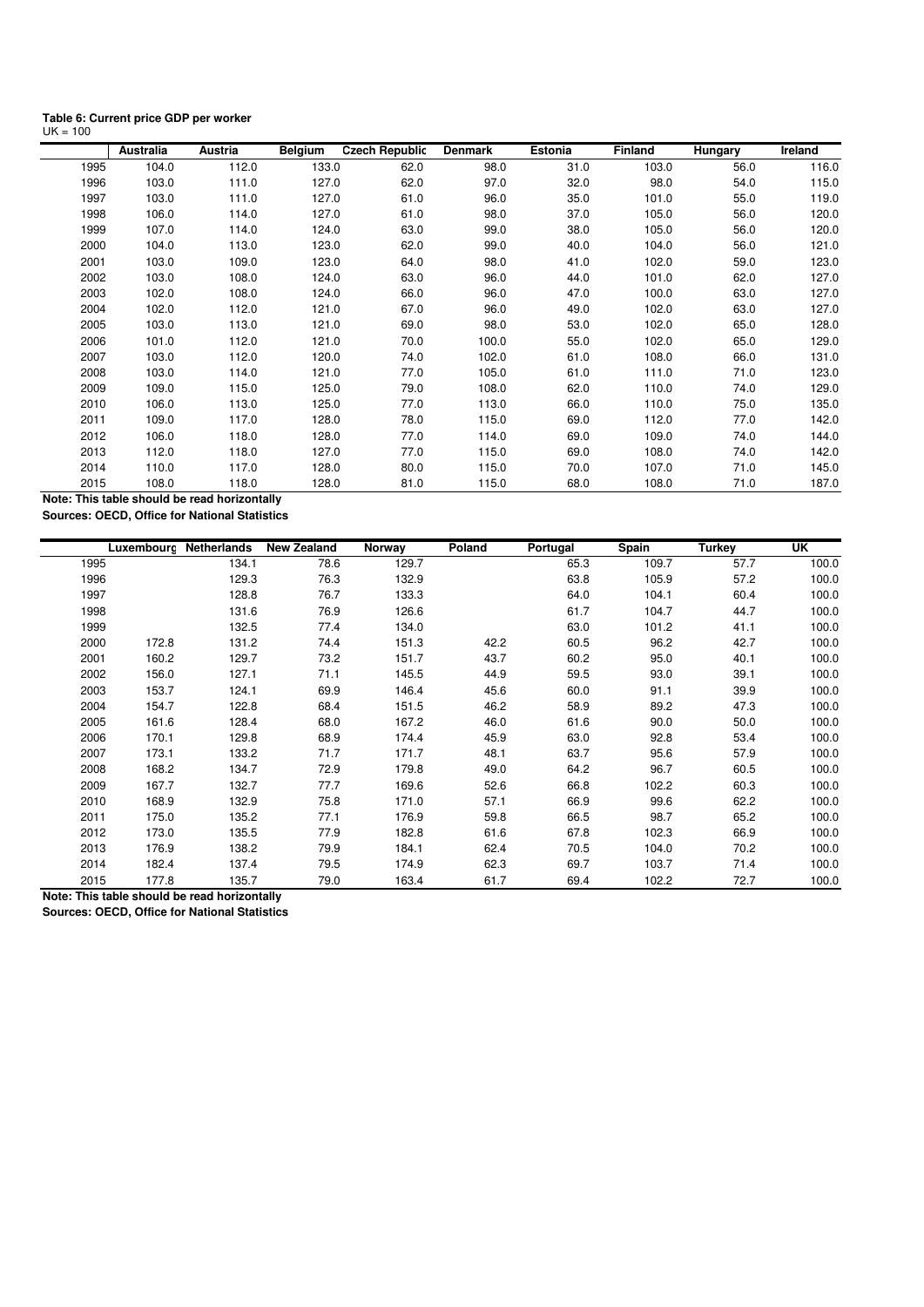#### **Table 7: Constant price GDP per hour worked**

| $2007 = 100$ |           |         |                |                       |                |         |         |         |         |
|--------------|-----------|---------|----------------|-----------------------|----------------|---------|---------|---------|---------|
|              | Australia | Austria | <b>Belgium</b> | <b>Czech Republic</b> | <b>Denmark</b> | Estonia | Finland | Hungary | Ireland |
| 1995         | 78.6      | 76.8    | 87.3           | 63.8                  | 83.5           | 0.0     | 70.6    | 70.2    | 0.0     |
| 1996         | 81.2      | 78.4    | 89.7           | 66.6                  | 85.7           | 0.0     | 72.2    | 71.0    | 0.0     |
| 1997         | 83.6      | 79.7    | 91.7           | 66.4                  | 85.8           | 0.0     | 75.9    | 72.5    | 0.0     |
| 1998         | 87.0      | 83.4    | 91.7           | 66.5                  | 86.8           | 0.0     | 78.6    | 74.6    | 77.2    |
| 1999         | 88.4      | 85.2    | 90.5           | 68.3                  | 87.4           | 0.0     | 79.5    | 74.0    | 80.6    |
| 2000         | 89.2      | 87.7    | 91.0           | 71.6                  | 89.9           | 67.6    | 83.3    | 76.5    | 85.0    |
| 2001         | 92.5      | 88.9    | 93.0           | 76.6                  | 90.5           | 71.7    | 85.2    | 80.7    | 87.7    |
| 2002         | 94.6      | 89.2    | 94.8           | 77.2                  | 90.5           | 76.0    | 86.9    | 83.8    | 92.0    |
| 2003         | 95.1      | 89.6    | 95.8           | 81.5                  | 92.4           | 79.6    | 89.4    | 87.0    | 94.6    |
| 2004         | 97.2      | 94.8    | 98.0           | 85.5                  | 93.5           | 84.4    | 92.7    | 91.6    | 98.7    |
| 2005         | 97.4      | 96.2    | 98.3           | 89.9                  | 95.9           | 89.4    | 94.5    | 95.5    | 99.0    |
| 2006         | 98.1      | 98.4    | 99.6           | 95.8                  | 97.4           | 93.5    | 96.8    | 98.6    | 100.4   |
| 2007         | 100.0     | 100.0   | 100.0          | 100.0                 | 100.0          | 100.0   | 100.0   | 100.0   | 100.0   |
| 2008         | 99.4      | 100.2   | 99.7           | 100.7                 | 98.1           | 96.2    | 99.5    | 102.1   | 96.2    |
| 2009         | 102.0     | 99.9    | 99.4           | 97.8                  | 96.4           | 97.3    | 95.4    | 98.9    | 101.6   |
| 2010         | 102.3     | 101.2   | 100.6          | 99.8                  | 101.1          | 101.6   | 98.3    | 100.2   | 108.8   |
| 2011         | 102.6     | 102.7   | 101.1          | 101.1                 | 101.3          | 100.6   | 100.1   | 100.4   | 110.6   |
| 2012         | 106.5     | 104.1   | 100.9          | 102.3                 | 103.4          | 104.5   | 99.0    | 101.5   | 110.6   |
| 2013         | 108.9     | 104.7   | 100.8          | 101.6                 | 102.9          | 106.2   | 99.9    | 102.4   | 109.2   |
| 2014         | 111.0     | 105.6   | 102.0          | 103.1                 | 103.6          | 108.9   | 99.5    | 102.3   | 116.1   |
| 2015         | 111.5     | 106.0   | 104.7          | 105.8                 | 103.8          | 108.1   | 100.0   | 109.2   | 143.1   |

**Note: This table should be read vertically Sources: OECD, Office for National Statistics**

|      | Luxembourg Netherlands |       | <b>New Zealand</b> | Norway | Poland | Portugal | Spain | <b>Turkey</b> | UK    |
|------|------------------------|-------|--------------------|--------|--------|----------|-------|---------------|-------|
| 1995 |                        | 85.0  | 82.3               | 80.2   |        | 87.3     | 101.1 | 59.1          | 78.3  |
| 1996 |                        | 85.3  | 83.1               | 82.5   |        | 89.7     | 101.2 | 61.0          | 79.6  |
| 1997 |                        | 86.5  | 85.4               | 84.6   |        | 92.1     | 101.3 | 66.0          | 80.8  |
| 1998 |                        | 88.1  | 86.5               | 84.9   |        | 89.4     | 101.5 | 66.1          | 82.8  |
| 1999 |                        | 90.0  | 88.2               | 86.4   |        | 91.3     | 100.4 | 61.7          | 85.1  |
| 2000 | 94.0                   | 91.8  | 90.5               | 89.8   | 78.9   | 92.1     | 100.5 | 66.8          | 87.9  |
| 2001 | 91.9                   | 92.0  | 90.8               | 93.0   | 82.3   | 93.2     | 100.1 | 62.8          | 89.2  |
| 2002 | 92.8                   | 91.9  | 92.4               | 95.0   | 85.9   | 93.9     | 99.1  | 67.4          | 92.0  |
| 2003 | 92.5                   | 93.3  | 94.4               | 97.6   | 89.8   | 94.3     | 98.8  | 71.8          | 93.7  |
| 2004 | 94.5                   | 94.1  | 94.8               | 99.7   | 93.3   | 96.3     | 99.0  | 85.8          | 95.3  |
| 2005 | 95.9                   | 96.9  | 95.3               | 101.5  | 93.9   | 97.2     | 97.8  | 90.7          | 97.0  |
| 2006 | 97.2                   | 98.8  | 96.7               | 101.0  | 96.9   | 98.7     | 98.8  | 95.1          | 98.7  |
| 2007 | 100.0                  | 100.0 | 100.0              | 100.0  | 100.0  | 100.0    | 100.0 | 100.0         | 100.0 |
| 2008 | 94.7                   | 100.2 | 99.9               | 97.0   | 100.6  | 100.4    | 101.1 | 99.3          | 99.1  |
| 2009 | 91.7                   | 96.9  | 102.8              | 97.5   | 103.9  | 100.3    | 104.0 | 95.2          | 97.4  |
| 2010 | 94.8                   | 101.1 | 103.5              | 97.5   | 111.0  | 103.5    | 106.7 | 97.5          | 98.9  |
| 2011 | 94.2                   | 103.6 | 104.5              | 96.7   | 116.0  | 106.3    | 107.1 | 102.2         | 100.5 |
| 2012 | 92.4                   | 102.5 | 108.2              | 97.7   | 118.2  | 107.4    | 109.6 | 104.5         | 99.9  |
| 2013 | 94.9                   | 102.9 | 107.2              | 98.8   | 120.7  | 108.4    | 111.1 | 111.7         | 100.1 |
| 2014 | 96.8                   | 104.7 | 105.9              | 98.3   | 122.1  | 107.4    | 111.2 | 115.6         | 100.0 |
| 2015 | 95.7                   | 105.7 | 107.1              | 99.5   | 122.6  | 107.7    | 111.8 | 120.2         | 100.6 |

**Note: This table should be read vertically**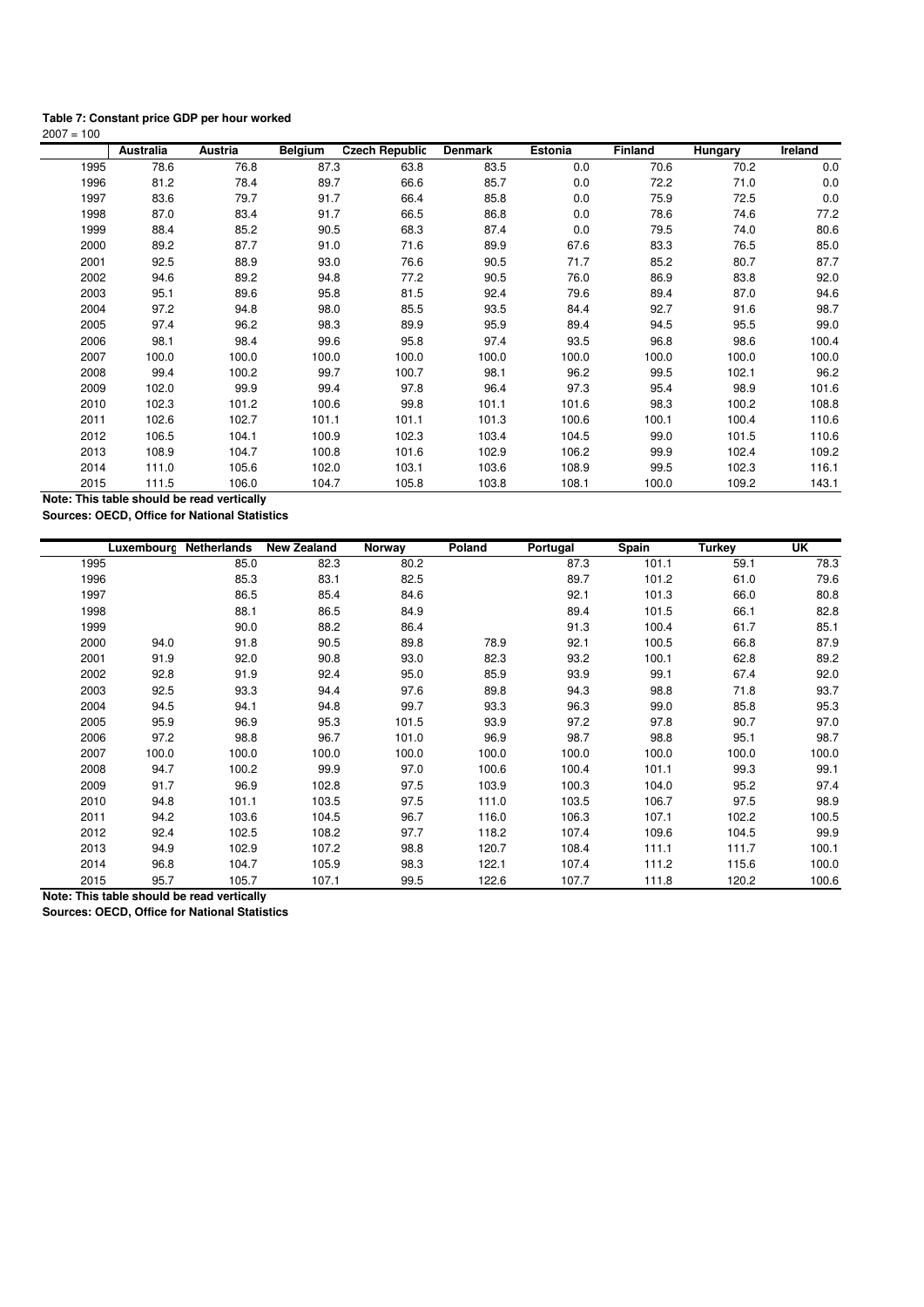#### **Table 8: Constant price GDP per worker**

| $2007 = 100$ |           |         |                |                       |                |         |         |         |         |
|--------------|-----------|---------|----------------|-----------------------|----------------|---------|---------|---------|---------|
|              | Australia | Austria | <b>Belgium</b> | <b>Czech Republic</b> | <b>Denmark</b> | Estonia | Finland | Hungary | Ireland |
| 1995         | 82.4      | 78.9    | 87.7           | 66.5                  | 82.6           | 46.0    | 74.1    | 71.2    | 73.2    |
| 1996         | 84.5      | 82.1    | 88.6           | 69.1                  | 84.3           | 49.7    | 75.8    | 71.8    | 76.4    |
| 1997         | 87.1      | 83.8    | 91.3           | 69.1                  | 85.4           | 55.5    | 79.2    | 74.2    | 81.5    |
| 1998         | 89.8      | 86.6    | 92.0           | 69.9                  | 87.2           | 59.0    | 81.5    | 76.2    | 80.8    |
| 1999         | 91.8      | 88.7    | 90.8           | 72.5                  | 88.8           | 61.1    | 82.6    | 76.3    | 84.0    |
| 2000         | 92.6      | 91.3    | 92.1           | 76.1                  | 92.0           | 67.0    | 85.8    | 78.6    | 88.1    |
| 2001         | 93.8      | 91.9    | 93.7           | 78.1                  | 92.8           | 70.7    | 86.8    | 81.3    | 90.5    |
| 2002         | 95.7      | 92.1    | 95.1           | 78.6                  | 92.4           | 75.1    | 88.1    | 84.9    | 93.9    |
| 2003         | 96.4      | 92.1    | 95.9           | 82.5                  | 94.0           | 78.8    | 90.1    | 87.0    | 95.7    |
| 2004         | 98.5      | 97.6    | 97.8           | 87.1                  | 95.1           | 83.9    | 93.6    | 91.9    | 99.2    |
| 2005         | 98.3      | 97.8    | 97.6           | 91.6                  | 97.1           | 89.8    | 94.8    | 95.9    | 100.0   |
| 2006         | 98.6      | 99.0    | 99.3           | 96.6                  | 99.0           | 93.7    | 96.9    | 98.9    | 101.1   |
| 2007         | 100.0     | 100.0   | 100.0          | 100.0                 | 100.0          | 100.0   | 100.0   | 100.0   | 100.0   |
| 2008         | 99.6      | 99.8    | 99.3           | 101.1                 | 97.7           | 94.7    | 99.1    | 102.3   | 95.1    |
| 2009         | 100.7     | 96.3    | 97.6           | 97.5                  | 95.7           | 89.2    | 93.7    | 98.2    | 98.8    |
| 2010         | 101.0     | 97.3    | 98.7           | 100.7                 | 99.7           | 95.4    | 97.0    | 99.2    | 105.0   |
| 2011         | 101.8     | 99.1    | 100.0          | 102.4                 | 101.2          | 96.6    | 98.3    | 100.2   | 106.8   |
| 2012         | 104.4     | 99.1    | 99.8           | 101.8                 | 102.0          | 98.6    | 96.6    | 96.9    | 107.1   |
| 2013         | 105.7     | 98.7    | 99.6           | 100.4                 | 103.0          | 99.1    | 96.9    | 97.3    | 106.3   |
| 2014         | 107.8     | 99.1    | 100.9          | 102.3                 | 103.7          | 101.4   | 96.6    | 96.1    | 113.4   |
| 2015         | 108.4     | 99.2    | 102.3          | 105.5                 | 103.9          | 100.2   | 97.3    | 96.5    | 139.6   |

**Note: This table should be read vertically Sources: OECD, Office for National Statistics**

| Luxembourg    | Netherlands | <b>New Zealand</b> | Norway | Poland | Portugal | Spain | <b>Turkey</b> | UK    |
|---------------|-------------|--------------------|--------|--------|----------|-------|---------------|-------|
| 87.2<br>1995  | 87.9        | 85.4               | 83.7   | 59.7   | 87.0     | 104.1 | 58.0          | 80.8  |
| 1996<br>86.3  | 89.1        | 85.9               | 85.8   | 62.8   | 89.4     | 104.0 | 60.4          | 82.1  |
| 1997<br>88.7  | 89.5        | 87.9               | 87.7   | 66.3   | 91.6     | 104.1 | 64.9          | 83.4  |
| 1998<br>90.4  | 91.0        | 89.2               | 87.9   | 68.8   | 89.6     | 104.5 | 65.1          | 85.3  |
| 1999<br>93.4  | 92.9        | 91.7               | 89.2   | 74.9   | 91.7     | 103.4 | 62.2          | 87.0  |
| 2000<br>95.9  | 93.8        | 93.7               | 91.7   | 79.4   | 93.0     | 103.4 | 67.7          | 89.1  |
| 2001<br>92.9  | 93.4        | 93.4               | 93.2   | 82.2   | 93.2     | 103.5 | 63.8          | 90.7  |
| 2002<br>93.5  | 92.2        | 95.1               | 94.2   | 86.0   | 93.6     | 102.7 | 68.5          | 92.4  |
| 2003<br>93.1  | 93.1        | 97.0               | 95.8   | 90.2   | 93.6     | 101.8 | 73.0          | 93.5  |
| 2004<br>95.0  | 95.3        | 97.8               | 99.3   | 93.6   | 95.9     | 101.2 | 86.1          | 95.1  |
| 2005<br>94.9  | 97.2        | 97.5               | 101.3  | 94.8   | 96.9     | 99.1  | 91.9          | 96.8  |
| 2006<br>96.4  | 98.8        | 97.8               | 100.5  | 97.4   | 97.8     | 99.5  | 96.7          | 98.2  |
| 2007<br>100.0 | 100.0       | 100.0              | 100.0  | 100.0  | 100.0    | 100.0 | 100.0         | 100.0 |
| 2008<br>94.7  | 100.2       | 99.2               | 97.2   | 100.3  | 99.7     | 101.7 | 98.7          | 98.0  |
| 88.7<br>2009  | 96.4        | 100.9              | 96.2   | 102.5  | 99.6     | 105.0 | 93.7          | 95.9  |
| 2010<br>91.9  | 100.4       | 102.4              | 96.8   | 109.0  | 103.0    | 107.2 | 95.7          | 97.3  |
| 2011<br>91.1  | 103.1       | 102.9              | 96.4   | 113.8  | 104.5    | 107.8 | 99.7          | 97.9  |
| 89.1<br>2012  | 101.3       | 105.8              | 97.2   | 115.4  | 104.5    | 109.4 | 101.5         | 98.5  |
| 2013<br>90.9  | 101.9       | 105.9              | 97.5   | 117.2  | 106.1    | 110.6 | 107.1         | 99.4  |
| 2014<br>93.0  | 103.9       | 105.2              | 98.3   | 118.8  | 105.4    | 110.8 | 110.8         | 100.0 |
| 2015<br>91.8  | 104.9       | 106.1              | 99.4   | 121.8  | 105.9    | 111.0 | 114.5         | 100.4 |

**Note: This table should be read vertically**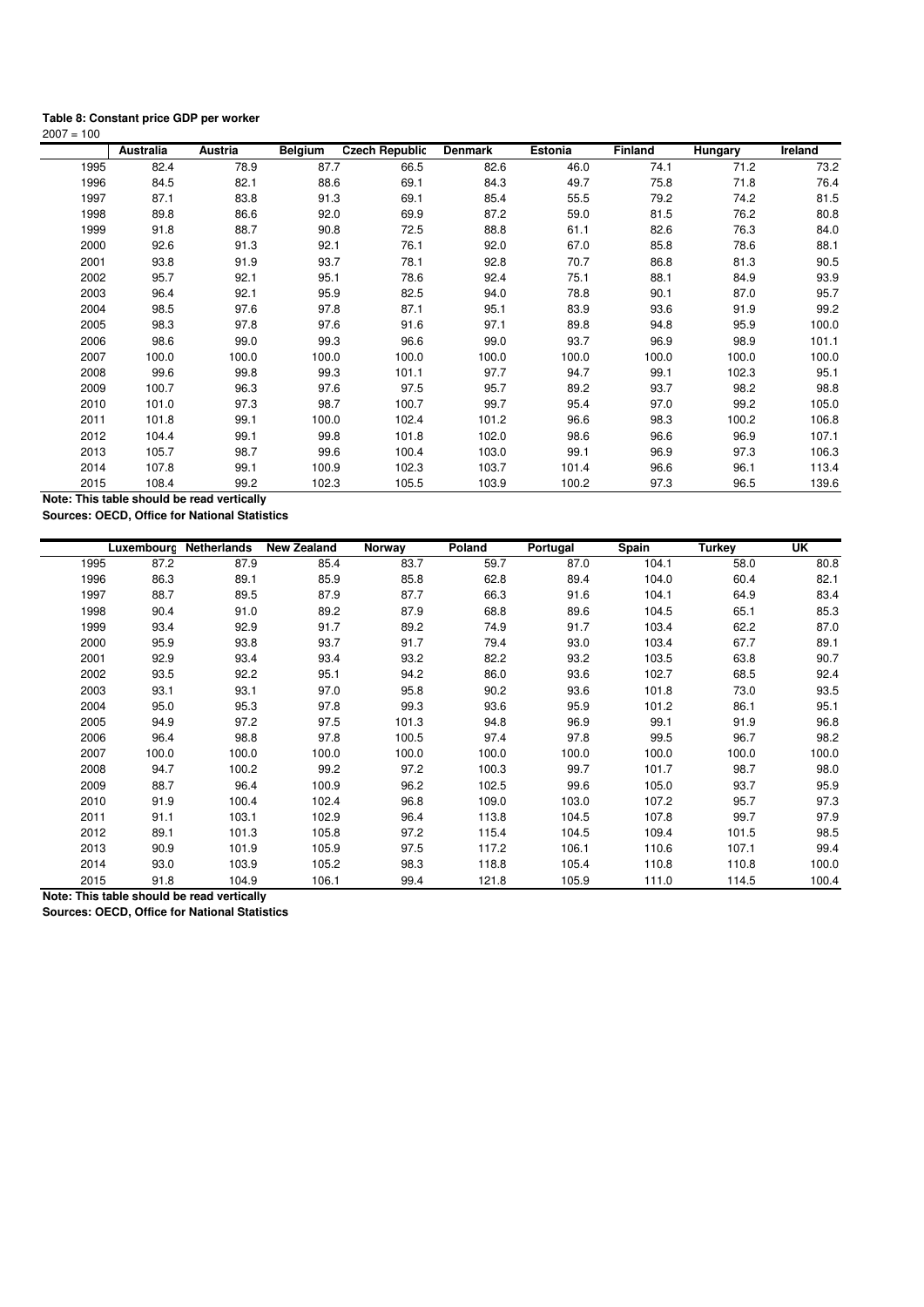#### **Table R1: Revisions to current price GDP per hour worked** Index points

|      | Canada | France | Germany | Italy | Japan | UK  | US     | G7   | G7 exc. UK |
|------|--------|--------|---------|-------|-------|-----|--------|------|------------|
| 1995 | 11.3   | 13.8   | 15.9    | 14.8  | 11.1  | 0.0 | 12.8   | 12.4 | 13.8       |
| 1996 | 10.6   | 13.1   | 15.2    | 13.9  | 11.1  | 0.0 | 12.4   | 10.0 | 11.2       |
| 1997 | 10.9   | 13.4   | 15.4    | 14.4  | 10.8  | 0.0 | 12.7   | 10.9 | 12.0       |
| 1998 | 11.2   | 13.9   | 15.7    | 14.2  | 11.7  | 0.0 | 13.1   | 13.0 | 14.3       |
| 1999 | 10.8   | 13.6   | 15.8    | 13.9  | 11.4  | 0.0 | 12.8   | 13.6 | 15.0       |
| 2000 | 10.0   | 13.3   | 15.3    | 13.0  | 11.1  | 0.0 | 12.0   | 8.3  | 9.4        |
| 2001 | 9.8    | 13.2   | 15.7    | 10.2  | 11.0  | 0.0 | 11.8   | 11.3 | 12.4       |
| 2002 | 8.8    | 12.1   | 15.0    | 12.7  | 10.3  | 0.0 | 10.8   | 9.2  | 10.1       |
| 2003 | 8.1    | 10.6   | 12.9    | 11.0  | 9.5   | 0.0 | 9.9    | 10.5 | 11.6       |
| 2004 | 7.8    | 10.1   | 13.1    | 10.8  | 9.6   | 0.0 | 9.9    | 8.7  | 9.6        |
| 2005 | 10.2   | 13.2   | 12.0    | 11.9  | 12.0  | 0.0 | 12.7   | 12.1 | 13.3       |
| 2006 | 10.2   | 13.5   | 11.0    | 11.8  | 11.6  | 0.0 | 12.4   | 9.3  | 10.3       |
| 2007 | 9.2    | 11.9   | 10.4    | 10.7  | 10.8  | 0.0 | 11.4   | 12.7 | 13.9       |
| 2008 | 7.2    | 9.1    | 7.9     | 8.7   | 9.3   | 0.0 | 8.9    | 9.6  | 10.7       |
| 2009 | 7.8    | 9.5    | 9.5     | 9.7   | 9.6   | 0.0 | 9.7    | 11.6 | 13.1       |
| 2010 | 1.4    | 2.3    | 0.7     | 2.8   | 4.3   | 0.0 | 1.9    | 8.1  | 9.5        |
| 2011 | 0.9    | 1.6    | 0.4     | 2.5   | 4.8   | 0.0 | 1.1    | 2.7  | 4.2        |
| 2012 | 0.8    | 1.6    | 0.8     | 2.0   | 4.2   | 0.0 | 1.1    | 2.4  | 3.9        |
| 2013 | 0.1    | 1.9    | 1.1     | 1.9   | 6.0   | 0.0 | 0.6    | 2.0  | 3.6        |
| 2014 | $-0.8$ | 1.0    | 0.3     | 1.6   | 5.7   | 0.0 | $-1.2$ | 1.9  | 3.5        |
| 2015 | $-1.0$ | 2.7    | 1.0     | 2.9   | 6.6   | 0.0 | $-1.0$ | 0.8  | 2.4        |

Note: Revisions show differences in index points between estimates published on 06 October 2016 and 05 April 2017

| Table R2: Revisions to current price GDP per worker |  |
|-----------------------------------------------------|--|
| Index points                                        |  |

|      | Canada | France | Germany | Italy | Japan | UK  | US     | G7   | G7 exc. UK |
|------|--------|--------|---------|-------|-------|-----|--------|------|------------|
| 1995 | 11.6   | 12.7   | 14.0    | 15.9  | 12.1  | 0.0 | 13.6   | 12.2 | 13.3       |
| 1996 | 11.0   | 12.1   | 13.2    | 15.0  | 12.2  | 0.0 | 13.1   | 11.8 | 12.9       |
| 1997 | 11.3   | 12.3   | 13.4    | 15.4  | 11.7  | 0.0 | 13.5   | 11.9 | 13.0       |
| 1998 | 11.5   | 12.7   | 13.6    | 15.3  | 12.4  | 0.0 | 14.0   | 12.4 | 13.5       |
| 1999 | 11.2   | 12.5   | 13.7    | 15.1  | 12.0  | 0.0 | 13.8   | 12.1 | 13.2       |
| 2000 | 10.5   | 12.0   | 13.1    | 14.2  | 11.8  | 0.0 | 13.0   | 11.6 | 12.6       |
| 2001 | 10.1   | 11.8   | 13.3    | 11.0  | 11.6  | 0.0 | 12.5   | 11.1 | 12.2       |
| 2002 | 9.2    | 10.6   | 12.7    | 13.8  | 11.0  | 0.0 | 11.6   | 10.6 | 11.6       |
| 2003 | 8.4    | 9.4    | 11.0    | 12.0  | 10.2  | 0.0 | 10.7   | 9.6  | 10.5       |
| 2004 | 8.2    | 9.1    | 11.1    | 11.6  | 10.3  | 0.0 | 10.6   | 9.5  | 10.4       |
| 2005 | 10.7   | 11.9   | 10.2    | 12.9  | 12.7  | 0.0 | 13.7   | 11.6 | 12.7       |
| 2006 | 10.6   | 12.0   | 9.4     | 12.9  | 12.4  | 0.0 | 13.3   | 11.3 | 12.3       |
| 2007 | 9.6    | 10.6   | 8.8     | 11.6  | 11.5  | 0.0 | 12.1   | 10.4 | 11.3       |
| 2008 | 7.6    | 8.3    | 6.7     | 9.4   | 9.9   | 0.0 | 9.6    | 8.3  | 9.1        |
| 2009 | 8.0    | 8.6    | 8.0     | 10.5  | 10.0  | 0.0 | 10.3   | 8.9  | 9.6        |
| 2010 | 1.4    | 2.1    | 0.6     | 3.0   | 4.5   | 0.0 | 2.0    | 2.2  | 2.4        |
| 2011 | 1.0    | 1.4    | 0.4     | 2.7   | 5.1   | 0.0 | 1.2    | 1.9  | 2.1        |
| 2012 | 0.9    | 1.5    | 0.7     | 2.1   | 4.4   | 0.0 | 1.2    | 1.7  | 1.8        |
| 2013 | 0.1    | 1.6    | 0.9     | 2.0   | 6.2   | 0.0 | 0.7    | 1.7  | 2.0        |
| 2014 | $-0.8$ | 0.9    | 0.3     | 1.6   | 5.8   | 0.0 | $-1.3$ | 0.6  | 0.8        |
| 2015 | $-1.0$ | 2.4    | 0.9     | 3.0   | 6.8   | 0.0 | $-1.1$ | 1.2  | $1.3$      |

Note: Revisions show differences in index points between estimates published on 06 October 2016 and 05 April 2017